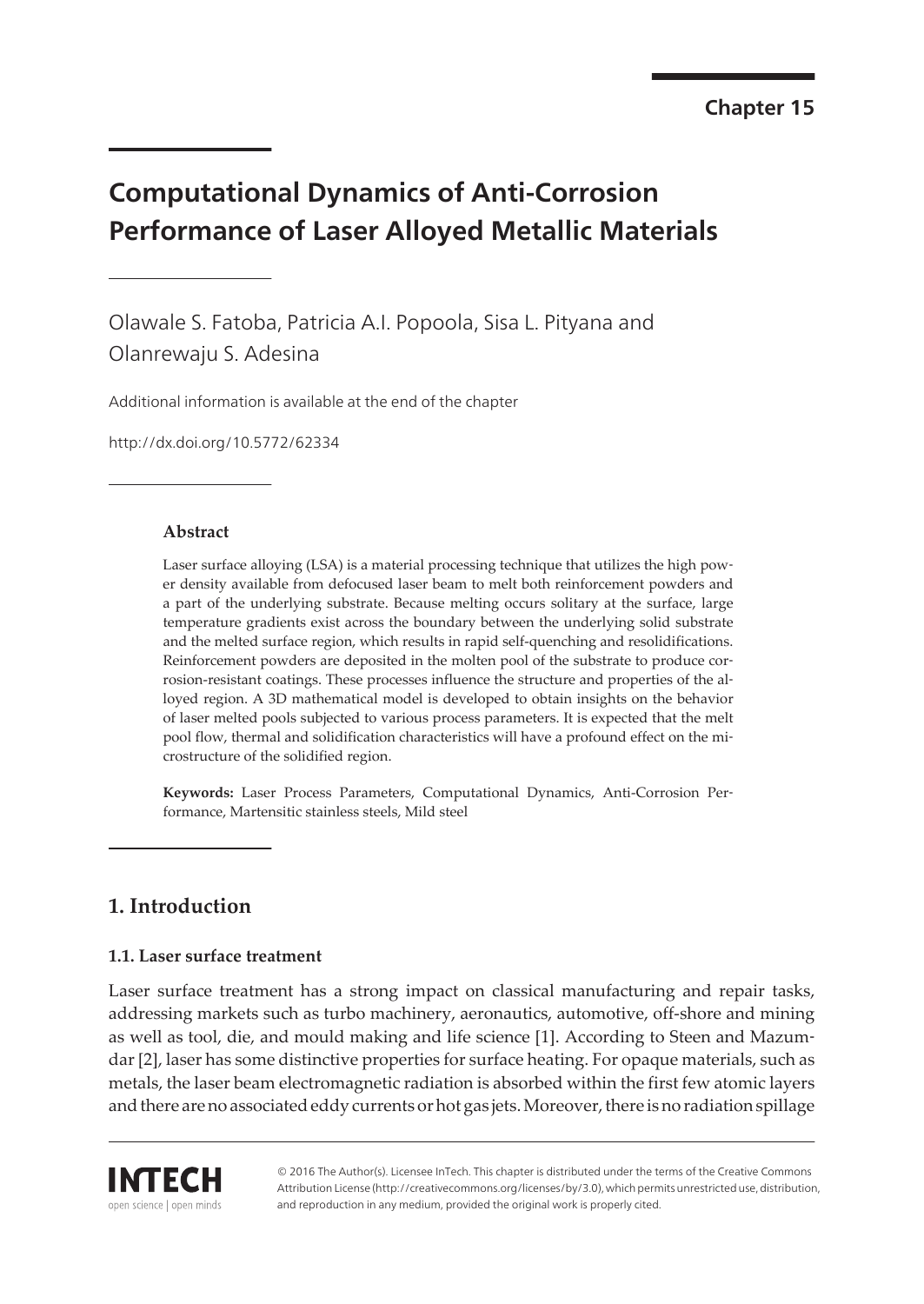outside the optically defined beam area. Compared with other methods of surface modifica‐ tion, laser surface engineering is characterized by possibility of forming alloys of non-equilibrium compositions, formation of a fine microstructure, development of a metallurgical bond between the surface layer and the substrate, a small heat-affected zone and the combination of a controlled minimal dilution of the substrate by the coating material, and nevertheless, a very strong fusion bond between them. Characteristics and advantages such as high productivity, automation worthiness, non-contact processing, elimination of finishing operation, reduced processing cost, improved product quality, greater material utilization and minimum heat affected zone have led to increasing demand of laser in material processing [\[3–5\]](#page-17-0).

#### **1.2. Categories of lasers**

Lasers can be classified according to their active medium, wavelength, and excitation mecha‐ nism. There are various types of lasers used in industries, but the common type of lasers used are gas, solid-state, dye, and diode lasers also known as semiconductor lasers classified according to their active medium.

#### *1.2.1. Gas lasers*

Gas lasers utilize gas or gas mixture as their active medium. Excitation usually is achieved by current flow through the gas. During operation, the gas is often in the state of plasma, containing a significant concentration of electrically charged particles. Frequently used gases include  $\mathrm{CO}_2$ , argon, krypton, excimer, and gas mixtures such as helium–neon. The most commonly used gas laser in materials processing is the CO $_2$  laser. CO $_2$  lasers use a gas mixture of CO<sub>2</sub>, helium (He), nitrogen (N<sub>2</sub>), and possibly some hydrogen (H<sub>2</sub>), water vapor, and/or xenon (Xe) for generating laser radiation. CO $_2$  lasers emit light with a wavelength of 10.6  $\mu$ m with an overall efficiency of 10–13%. Regardless of the low efficiency, the  $\rm CO_2$  lasers have a good beam quality and focusability. They are widely used in engineering and material processing because of the high power that can be obtained  $(>5 \text{ kW})$  and the high speed accuracy for cutting, welding, and marking both ferrous and non-ferrous materials.

#### *1.2.2. Solid-state lasers*

Solid-state lasers, also called solid crystalline or glass lasers, consist of a host and an active ion doped in the solid host material. The active media used are rare earth ions such as neodymium, erbium, and holmium and transition metals such as chromium, titanium, nickel, and others. The most common utilized ions are  $Cr^{3+}$  and  $Nd^{3+}$  with the host as yttrium aluminum garnet (YAG), glass, and yttrium lithium fluoride (YLF). The beam has a wavelength of 1.06 µm. These lasers generate high output powers, or lower powers with very high beam quality, spectral purity, and stability. These lasers have found major applications in the automotive industry for its high speed welding of body components [[6](#page-17-0)].

#### *1.2.3. Diode lasers*

Diode lasers, also known as semiconductor lasers, are based on semiconductor grain media, which are diodes that are electrically pumped. They operate based on electrical pumping with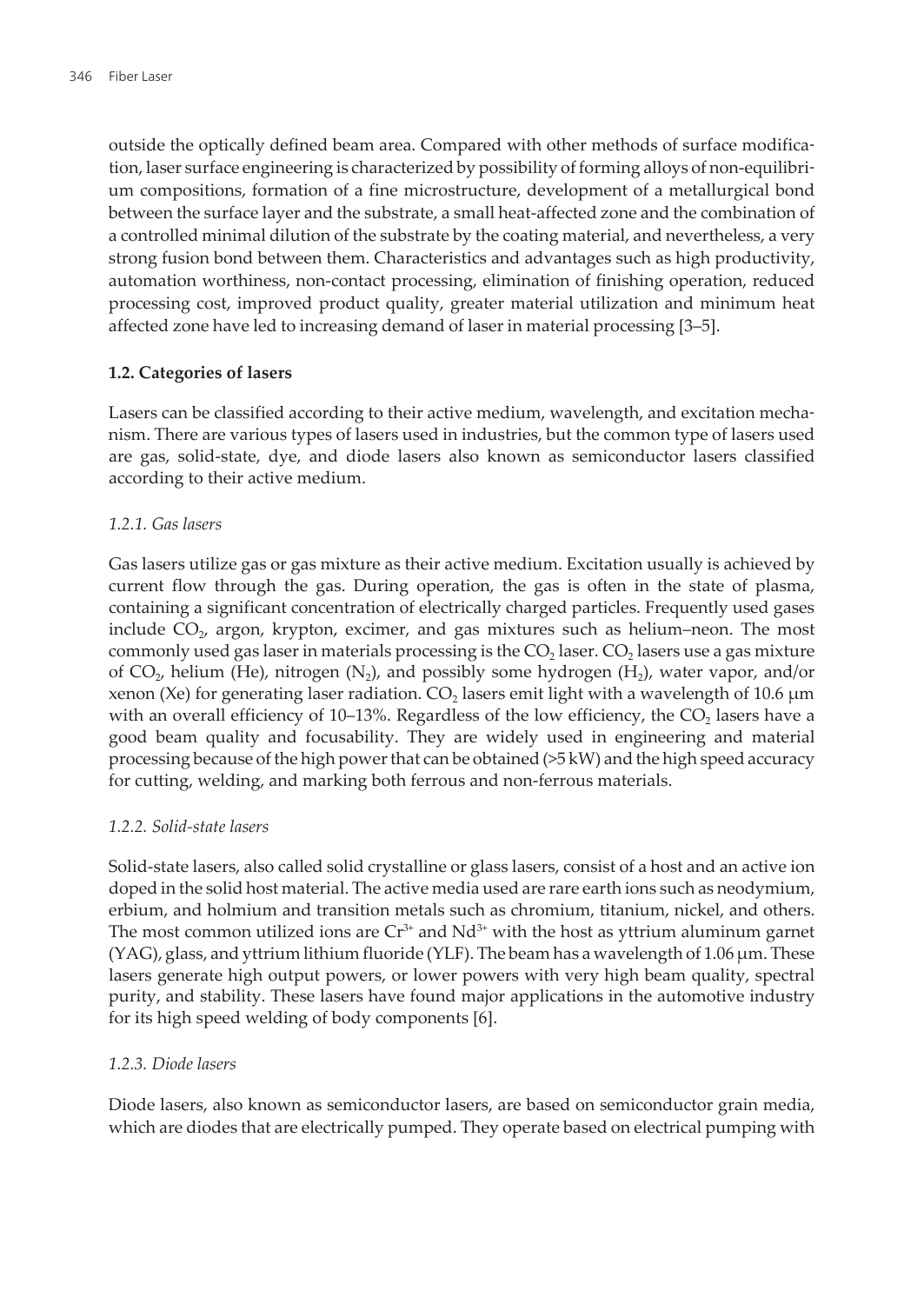moderate voltages. High efficiency can be achieved particularly for high-power diode lasers and allows their use as pump sources for highly efficient solid-state lasers and diode-pumped lasers. Diode lasers are much smaller than gas or solid state lasers in the same power range. They have found major success in conduction welding, cladding, and laser hardening. Their applications are extremely widespread, including areas as diverse as optical data transmission, optical data storage, metrology, spectroscopy, and materials processing.

#### *1.2.4. Dye lasers*

Dye lasers use an organic dye as the gain medium with gain spectrum as available dye or a mixture of dyes. Dye lasers are normally pumped at short wavelengths with a green laser such as argon ion laser, a frequency doubled solid state laser, or an excimer laser emitting ultraviolet light. The most important feature in dye lasers is the output wavelength that can be adjusted. Today, they are still used in areas such as spectroscopy for chemical analysis of gaseous samples because of their distinct wavelengths that are hard to generate [[7](#page-17-0)].

#### *1.2.5. Fiber lasers*

Fiber lasers belong to the solid-state laser group. Laser beams are generated by means of seed laser and magnified in specially designed glass fibers, which are supplied with energy through pump diodes. Fiber lasers with a wavelength of 1.064 µm produce an exceedingly small focal diameter; consequently, their intensity is up to 100 times higher than that of  $\rm CO_2$  lasers with the same emitted average power. Fiber lasers are optimally suited for metal marking via annealing, for high-contrast plastic markings, and for metal engraving. Fibers feature a long service life of at least 25,000 laser hours and are generally maintenance free.

## **1.3. Industrial applications of different lasers**

Lasers are preferable tools compared with the other traditional ones. They are widely used in industry for cutting, welding, surface treatments, and drilling, especially in the automobile industry in developed countries [[8](#page-17-0)–[10\]](#page-17-0). Most car frames are produced by laser cutting on a programmed robot assembly line. Also many car components are laser treated or processed. Moreover, lasers are also functionally used for medical purposes such as short-sight correction and cancer operations. Other applications such as those used for communications, data transmission, internet backbones, and audio vision home appliances are increasingly used in daily life. [Table 1](#page-3-0) shows industrial application of different lasers.

## **1.4. Laser surface modification techniques**

Laser surface techniques have attracted industries owing to the possibility of accurate control of the area where laser radiation is delivered, as well as the amount and rate of energy deposition. The flexibility of control of the beam's interaction with regard to wavelength, energy density, and interaction time and the wide choice of interacting environments has led to the significant developments in laser technology such as laser welding, drilling, alloying, and cladding [\[11](#page-17-0)]. The laser's ease of automation and robotic manipulation capability also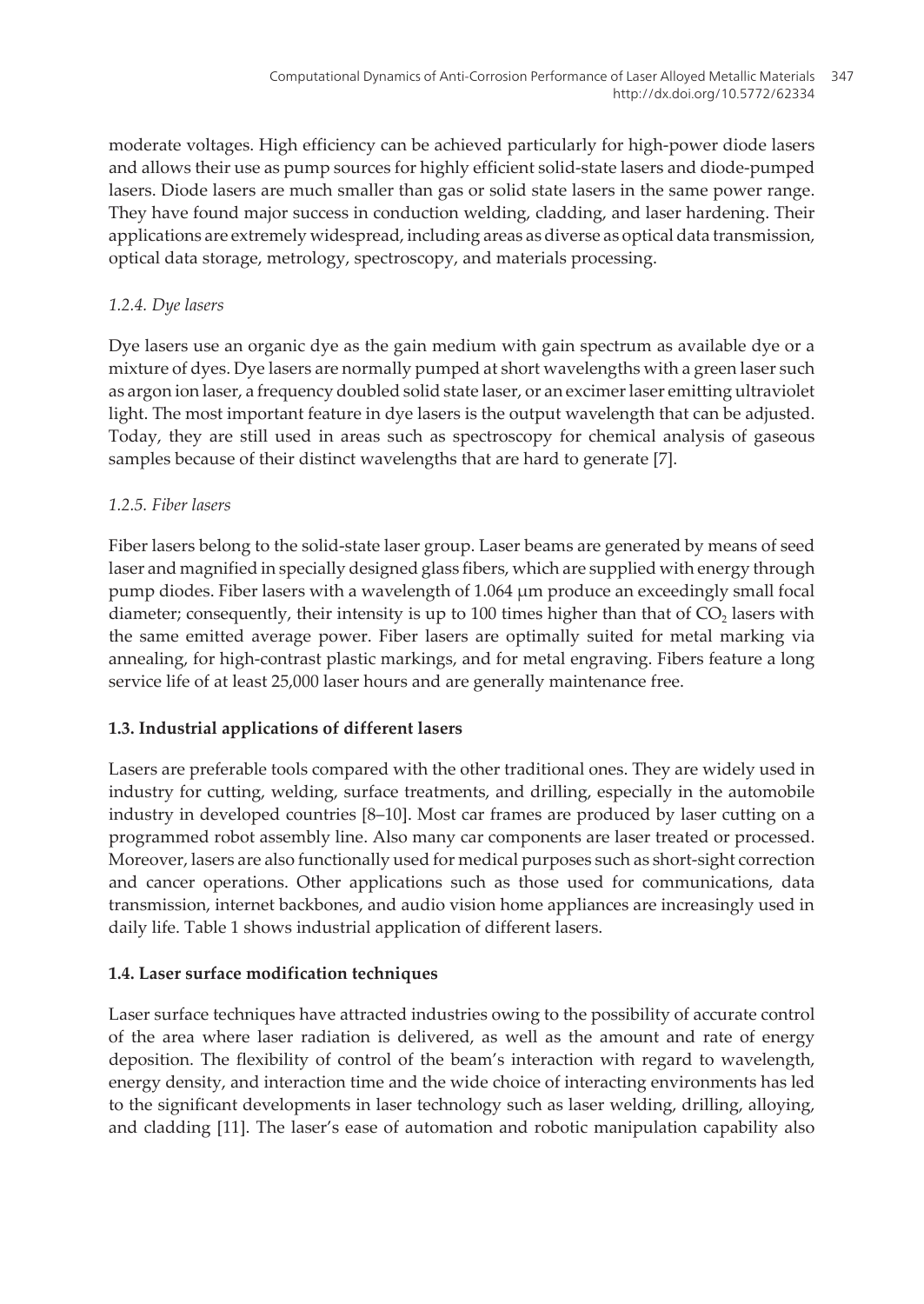<span id="page-3-0"></span>

| Type of laser                     | Wavelength        | Areas of application               |
|-----------------------------------|-------------------|------------------------------------|
| Carbon dioxide (CO <sub>2</sub> ) | $10.6 \mu m$      | Material processing, surgery, etc. |
| Dye laser                         | $390 - 640$ nm    | Medicine, birth mark removal       |
| Nd:YAG                            | $1.064 \mu m$     | Material processing                |
| Nd: Glass                         | $1.062 \mu m$     | Velocity and length measurement    |
| Excimer                           | 193 nm            | Laser surgery                      |
| Ruby                              | 694.3 nm          | Tattoo removal, holography         |
| Hydrogen fluoride                 | $2.7 - 2.9 \mu m$ | Laser weapon                       |
| Helium-neon                       | 632 nm            | Holography, spectroscopy           |
| Argon                             | 454.6 nm          | Lithography, spectroscopy          |

#### **Table 1.** Industrial applications of different lasers

make laser surface technique very suitable for repair activities in extreme or remote environments, such as under water or in areas with radioactive contamination [[12\]](#page-17-0).

The distinctive advantages of the laser surface alloying (LSA) technique for surface modification include the refinement of the grain size because of rapid quench rates and the generation of meta-stable structures with novel properties that are not feasible by competing methods and laser surface alloying (LSA) modifies the surface morphology and near surface structure of components and its alloys with perfect adhesion to the interface of the bulk steel [[13,14\]](#page-17-0). With optimal laser processing parameters, a dependable coating that is free of pores and cracks can be produced on the matrix. LSA can rapidly provide a crack-free and thick layer in all instances with metallurgical bonds at the boundary between the substrate and alloyed layer [[15\]](#page-18-0). In LSA, external alloying elements in the form of powder, paste, suspension, electrolytic coatings, and plasma or flame sprayed coatings are introduced into the surface of a substrate, as preplaced addition material or injected directly into the melt pool, treated by a high power laser beam [\[16](#page-18-0)]. The particles introduced in the interaction zone completely dissolve in the liquid phase, thereby modifying the surface layer chemical composition [\[17](#page-18-0),[18\]](#page-18-0). The result of this is a rapid self quenching and resolidification of new alloy because of the large temperature gradients between the substrate and melted surface region [[6](#page-17-0)]. Evolution of a wide variety of microstructures is one of the consequences as a result of the rapid cooling from the liquid phase [[19,20\]](#page-18-0). Hence, the synthesis of new alloy is possible by depositing a premixed ratio of elemental powders during laser alloying. Powders alloyed on worn or new working surfaces of components by LSA provide specific properties such as erosion resistance, corrosion resistance, high abrasive wear resistance, heat resistance, and combinations of these properties. Consequently, safety in automotive and aerospace applications and improvements in machinery performance can be realized by the method [\[21](#page-18-0)]. According to Poulon-Quintina et al. [[22\]](#page-18-0), laser beams can generate specific microstructures including nanocrystalline grains and metastable phases because of specific thermal characteristics induced by laser irradiation. Laser processing offers cost advantages and exceptional and important quality over traditional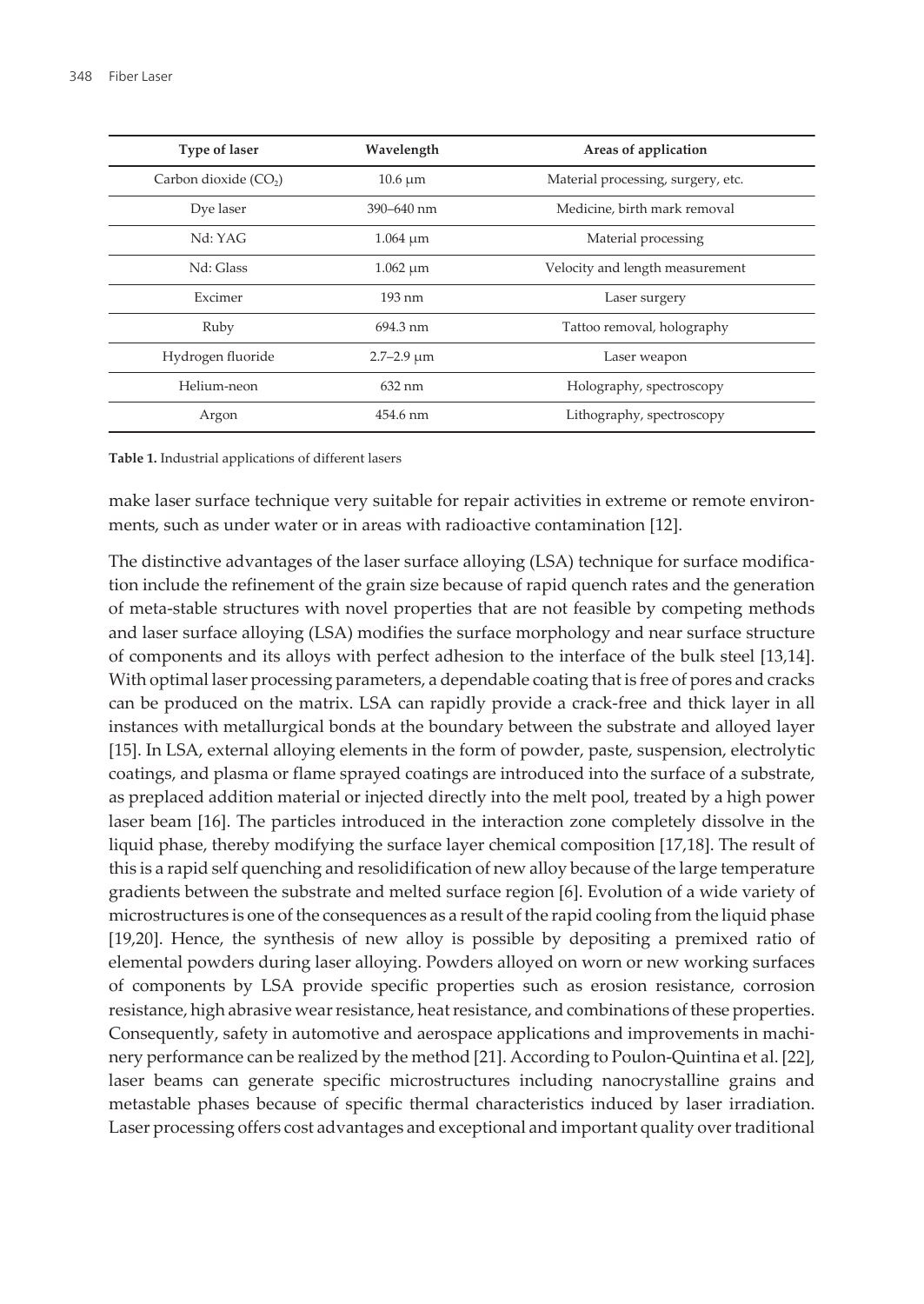techniques. These include process compactibility, low porosity, high throughput speed, high process efficiency, and good surface homogeneity; in addition, the formation of a amorphous or non-equilibrium phase as well as refinement and homogenization of the microstructure, all without affecting the bulk properties of the substrate [[23,24](#page-18-0)] as shown in Figure 1.



**Figure 1.** Schematic diagram of laser alloying experimental process (www.twi-global.com).

## **1.5. Laser beam characteristics**

Laser beam characteristics play a very important role in laser material processing. Laser beam is characterized by several parameters such as laser beam mode, focusability, and polarization. The beam with low divergence angle produces a smaller focused spot and greater depth of focus [\[25](#page-18-0)]. The laser energy can be distributed in a uniform or Gaussian distribution over the laser beam spot area. To achieve a good quality beam, it is necessary to resonate the beam in a chamber where certain distributions of amplitude and phases of electromagnetic field can be produced because of repeated reflections between the mirrors [[26\]](#page-18-0). These specific shapes produced in the resonator are called transverse electromagnetic modes (TEMs). Each TEM is a different energy distribution across the beam. TEM<sub>00</sub> (Gaussian) and TEM<sub>01\*</sub> (created by oscillation between orthogonal  $TEM_{01}$  modes) are common in industrial lasers.

Another important issue is the reflectivity from the surface of the metal. The reflectivity is a strong function of laser wavelength and temperature, and it varies from metal to metal. As the temperature increases in the process zone, reflectivity decreases and absorptivity increases because of an increase in the photon population [[27\]](#page-18-0), and this indicates the potential for more energy absorption by hot material. However, this is only true when the surface conditions remain constant. In practice, there is often oxidation or phase change, which can alter this behavior of absorptivity. Laser absorption differs from one material to the other based on the wavelength of the laser. For example,  $\rm CO_2$  laser is very well absorbed in plastics and plywood, whereas Nd:YAG is poorly absorbed in the same materials. Nd:YAG has good absorption in steel and non-ferrous metals, whereas  $\mathsf{CO}_2$  laser is poorly absorbed in some non-ferrous metals [[28\]](#page-18-0). Some metals and their absorptivity in different lasers are shown in [Figure 2.](#page-5-0)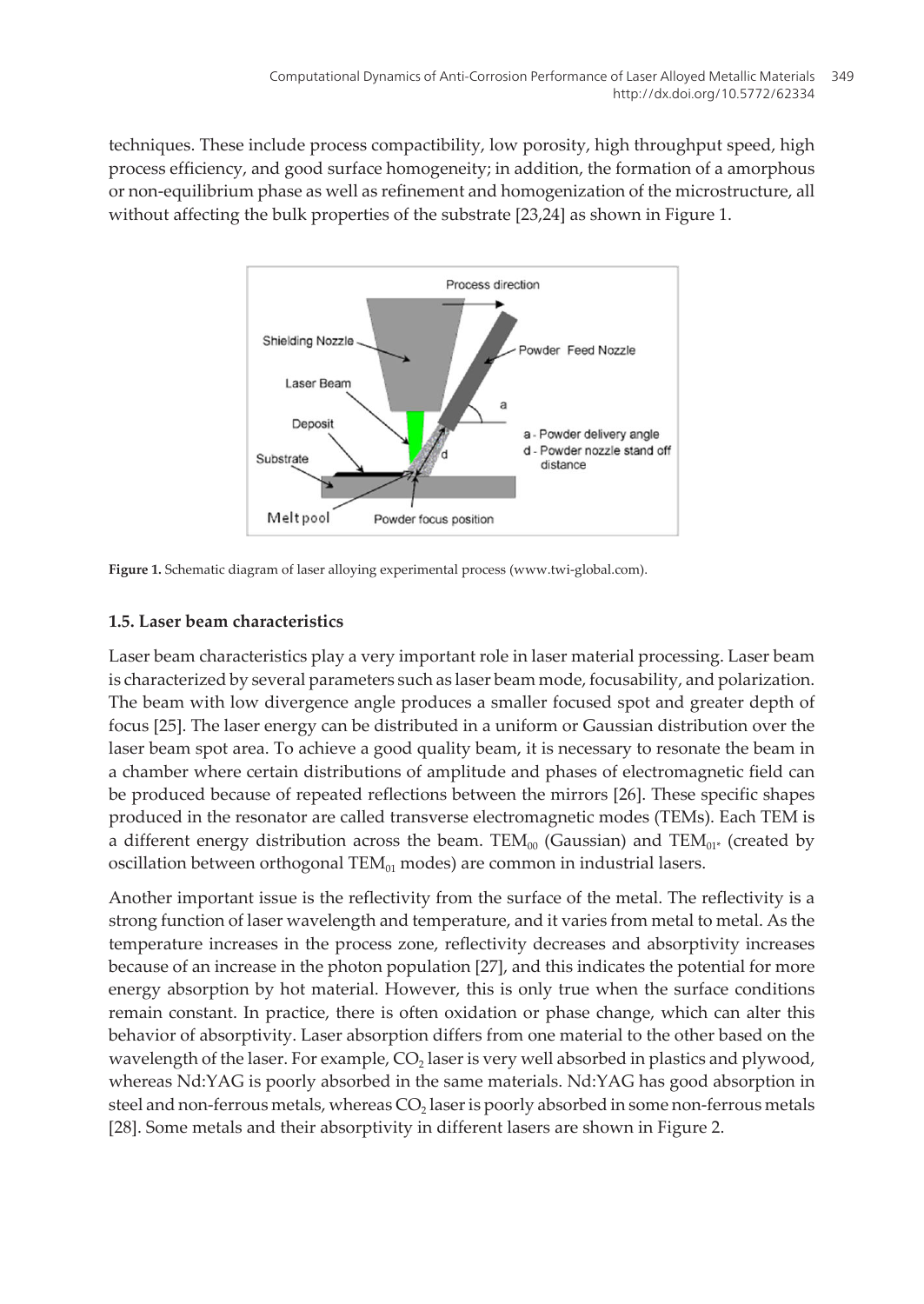<span id="page-5-0"></span>

**Figure 2.** Absorption rate of laser radiations in cold metal [\[28](#page-18-0)].

#### **2. Mechanism of heat transfer in laser processing**

Heat is defined as energy transferred by virtue of a temperature difference. It flows from a high temperature region to a low temperature region. Heat transfer is used to predict the energy transfer taking place in the material bodies, which result from the temperature difference. There are three modes of heat transfer: conduction, convection, and radiation [[29–](#page-18-0)[32](#page-19-0)].

#### **2.1. Conduction heat transfer**

Conduction is transfer of the energy from high temperature region to the low temperature region in a body. In this situation, a temperature gradient will be formed, and heat is trans‐ ferred by conduction. The rate of heat transfer per unit area is proportional to the normal temperature gradient:

$$
q = -KA \frac{\partial T}{\partial x} \tag{1}
$$

This is called Fourier's law of heat conduction. The positive constant *K* is the thermal con‐ ductivity of the material. The negative sign is included to ensure that heat flows in the direction of decreased temperature. *q* is the rate of heat transfer and  $\frac{\partial T}{\partial x}$  is the temperature gradient in the direction of the heat flow. The unit of thermal conductivity *K* is *W* / *m* / *K*. Similarly, heat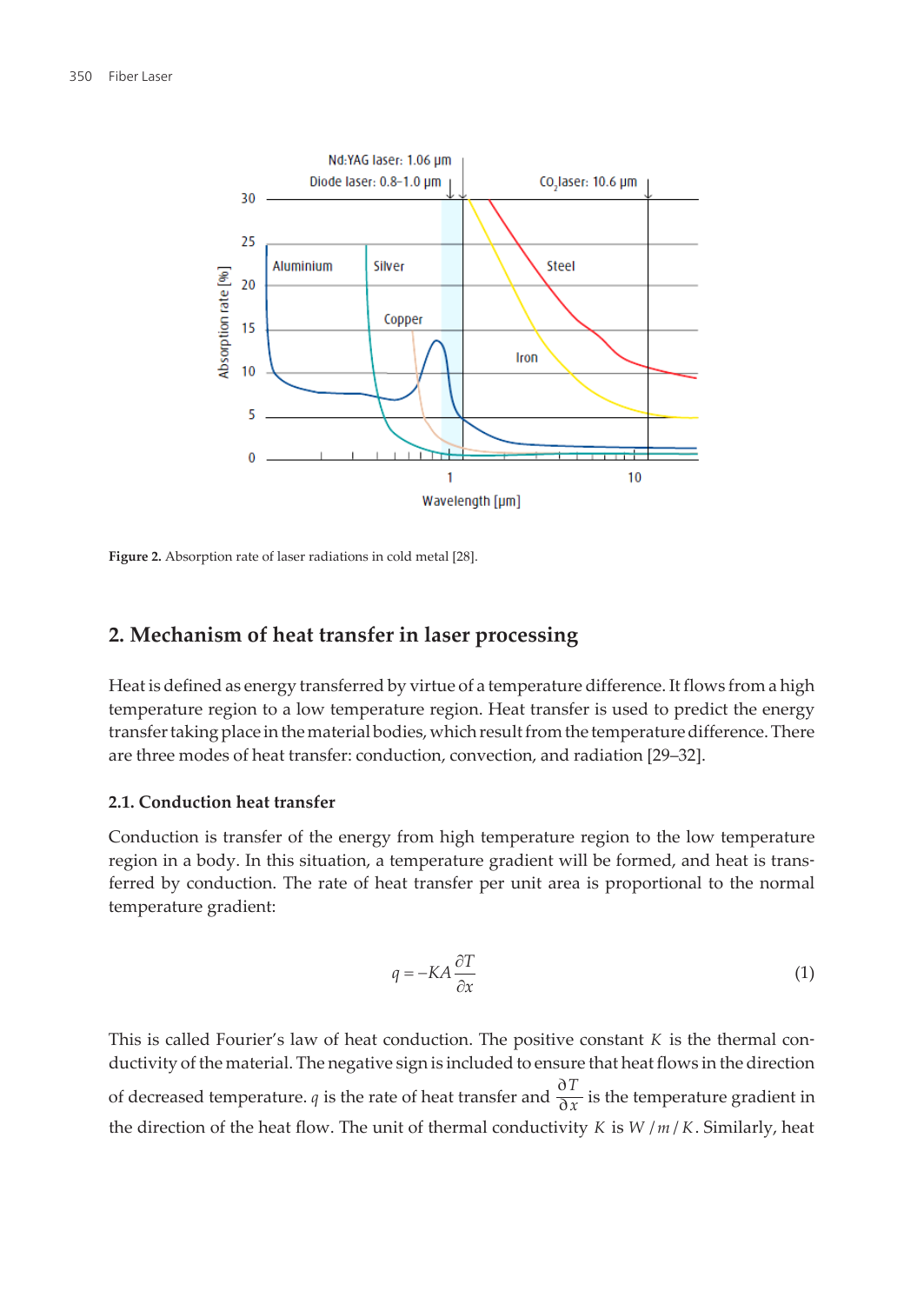conduction rate equation can be written in  $\gamma$  and  $z$  directions. In general, the heat flux is a vector quantity and is expressed as follows:

$$
\vec{q} = -k\nabla T \tag{2}
$$

*q* = Local heat flux density,  $W/m^2$ 

*k* = Thermal conductivity of material, *W*/*m*/*k*

؎*T* = Temperature gradient, *K*/*m*

#### **2.2. Convection heat transfer**

Convection heat transfer is related to the transfer of heat from a bounding surface to a fluid in motion, or to the heat transfer across a flow plane within the interior of the flowing fluid. If the fluid motion is induced by the fan, blower, pump, or some other similar device, the process is called forced convection. If the fluid motion occurs as a result of the density difference produced by the temperature difference, the process is called free or natural convection [[33\]](#page-19-0). The velocity of the fluid motion obviously influences the heat-transfer rate. Thus, the defining equation of convection heat transfer is:

$$
q = hA(T_w - T_\infty) \tag{3}
$$

The symbol *h* is called the convection heat-transfer coefficient. An analytical calculation of *h* may be made for some systems, but for complex situations it must be determined experimentally. The units of convection heat-transfer coefficient *h* are in watts per square meter per Celsius degree when the heat flow is in watts. Convection heat transfer will have a dependence on the viscosity of the fluid in addition to its dependence on the thermal properties of the fluid (e.g., thermal conductivity, specific heat, density).

#### **2.3. Radiation heat transfer**

In the conduction and convection heat transfer system, the energy is transferred through a material medium. However, in the radiation heat transfer system, heat energy can be transferred through the perfect vacuum regions. The mechanism involved is electromagnetic radiation that is propagated as a result of a temperature difference, which is called thermal radiation. Thermal radiation is electromagnetic radiation emitted by a body by virtue of its temperature and at the expense of its internal energy. Thermal radiation has same nature to the visible light, x-rays, and audio waves. The differences between these are their wavelengths and the source of generation. From thermodynamic consideration, an ideal thermal radiator or blackbody that emits energy, its rate is proportional to the fourth power of the absolute temperature of the body and directly proportional to its surface area. Thus,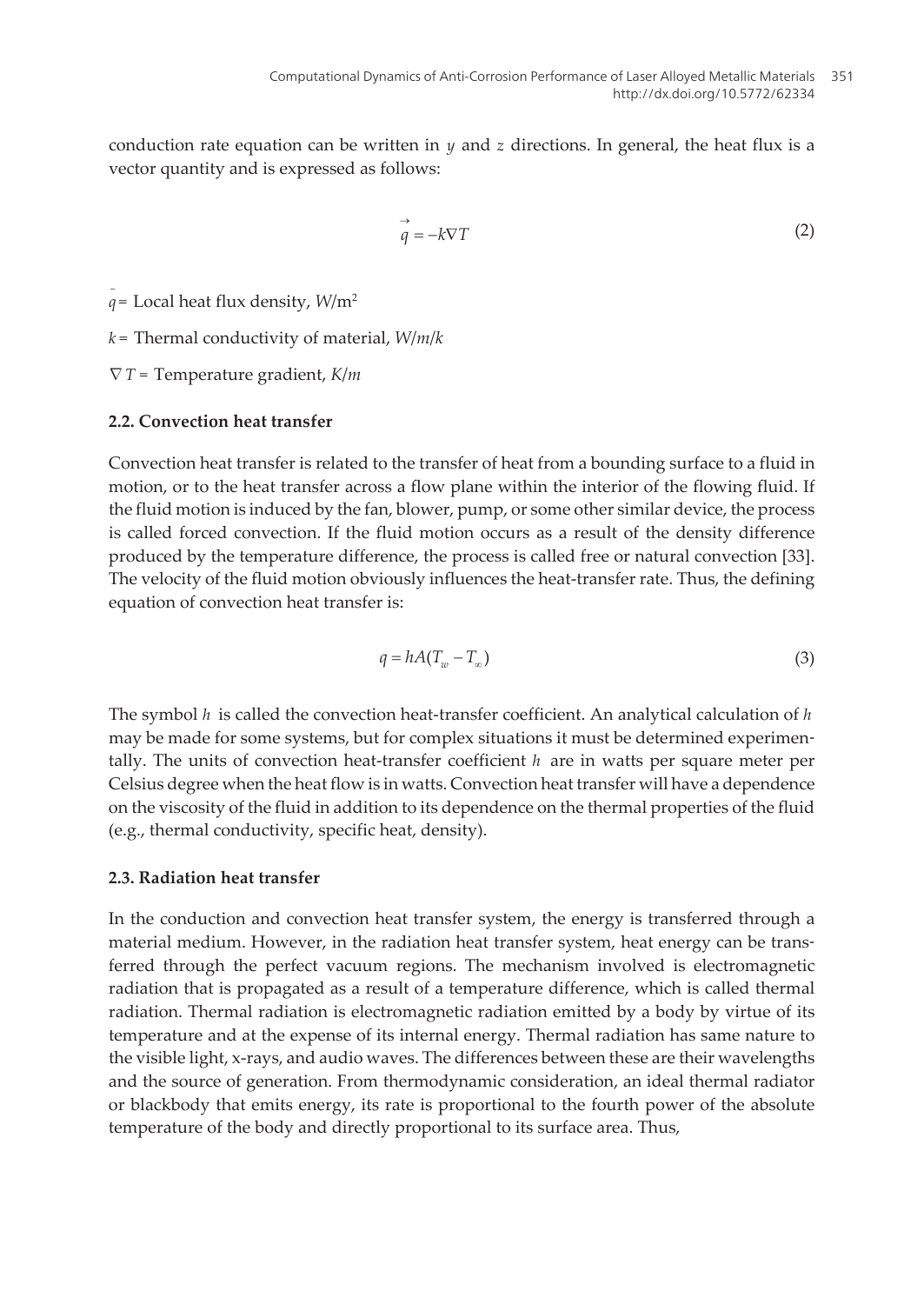$$
q_{\text{emitted}} = \sigma A T^4 \tag{4}
$$

 $q =$  Heat transfer per unit time (W)

 $\sigma$  = 5.669 × 10<sup>-8</sup> W/m<sup>2</sup>K<sup>4</sup>

*T* = Absolute temperature, Kelvin (K)

This equation is the Stefan-Boltzmann law of thermal radiation. It governs only radiation emitted by a blackbody [\[33](#page-19-0)]. The equation is valid only for thermal radiation and may not be treated for other types of electromagnetic radiation so simply. Letter *σ* is the proportionality constant and is called the Stefan-Boltzmann constant with the value of  $5.669 \times 10^{-8}\,\rm W/m^2K^4$ .

## **3. Mechanism of laser surface alloying**

A focused laser beam as a heat source is used by laser alloying to create a melt pool on an underlying substrate. Powder material is then deposited through the nozzles into the melt pool. The deposited powder is then bonded with the substrate upon solidification. Laser alloying is a process similar to cladding except that another component of the alloy is injected into the molten pool of substrate. Alloying requires a greater laser power density than cladding [[8](#page-17-0)]. The alloying process enables metallic and ceramic alloys [\[8](#page-17-0)] to be obtained. The process starts with melting of a substrate by laser irradiation. On the surface of a melt, there is temperature distribution, *T*, which results in the surface tension distribution,  $\gamma$ , as shown in [Figure 3.](#page-8-0) The convection movement of the melt pool is caused by the surface tension, which pulls the materials from the center. When solid particles are injected into the melt pool, there is a good mixing of the particles with the substrate material. Melting of the particles and reaction with the substrate can then take place. As the laser beam moves to the next position, the reaction slows down and stops. Metastable phases are formed as a result of the subsequent rapid cooling of the melt. However, lowering the speed of the laser beam can also slow down the rate of cooling.

Solidification of remelted materials and convection motions in the laser melt pool decide the final distribution of the alloying element in the remelted zone and a big temperature gradient. The powder is either introduced directly by the nozzle during alloying or applied as paste that dries up on the specimen surface, and then subjected to alloying. This makes it possible to develop an alloy with bi- or multi-component structure. Moreover, a high degree of adhesion is obtained between the substrate and the coating, and the rapid self cooling made possible by heat removal to the cold substrate is responsible for the development of advantageous, finegrained, and novel microstructures [[34–36](#page-19-0)].

[Figure 3](#page-8-0) shows a schematic diagram of a typical laser surface alloying process. As shown in the figure, a part of the energy is absorbed when a laser beam with defined power moves with a steady scanning speed in a parallel direction and strikes the surface of a solid material. A melt pool is formed on the surface because of laser heating. Concurrently, particles fed into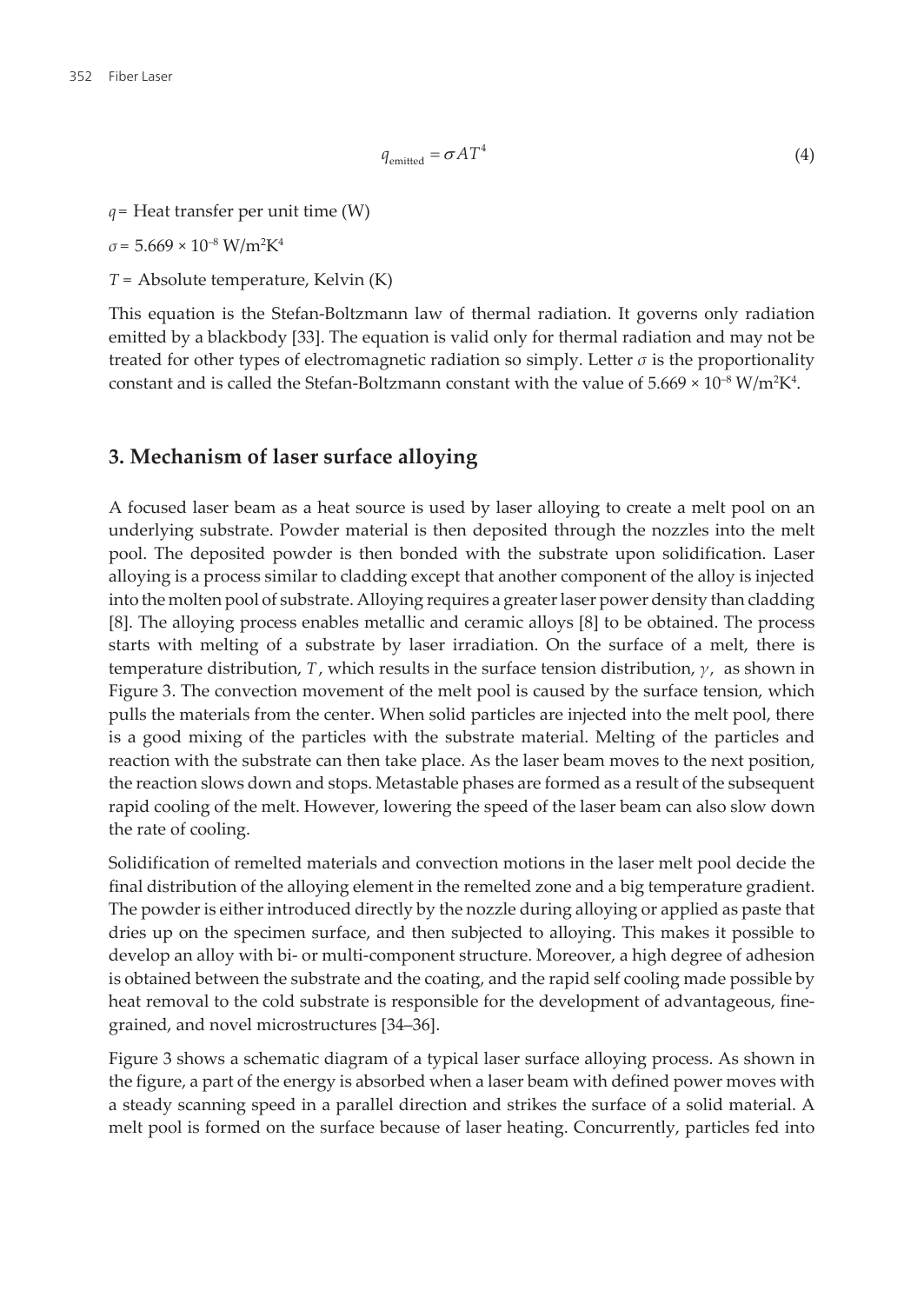<span id="page-8-0"></span>the melt pool mixes with the molten substrate by convention and diffusion. Resolidification and several complex phenomena of the region occur, as the laser beam moves away from one position to another, leading to a final microstructure of the alloyed surface.



**Figure 3.** Surface temperature (*T*) and surface tension (γ) distribution across a laser melted pool [\[37](#page-19-0)].

# **4. Transport phenomena in laser alloying process**

The characteristics of the molten pool were studied through experimental investigation and numerical modeling by Yang et al. [\[38](#page-19-0)]. The authors reported that the Marangoni flow takes hot fluid from the free surface toward the bottom of the melt pool. Likewise, Sarkar et al. [\[39](#page-19-0)] also studied heat, momentum, and mass transfer in a laser alloying process. The authors reported that concentration of particles in the molten pool could be predicted. Raj et al [\[40](#page-19-0)] reported that the melting of particles injected into the molten pool is not instant and the particles' mass flux boundary condition is difficult to model. Chung and Das [\[41](#page-19-0)] studied laserinduced vaporization, melting, and resolidification in metals. The authors derived the relationship for the times needed to commence melting, attain vaporization, and reach the maximum melting depth during the laser heating pulse. Li et al. [[42\]](#page-19-0) showed that the model integrating the volumetric heating source is more exact in the prediction of the melting process than the model of the surface heating source. Safdar et al. [[43\]](#page-19-0) investigated the geometry of the laser beam influence on the laser transformation hardening of steel. The authors found out that the best thermal history was produced by the triangular beam geometry in other to achieve improved highest hardness and transformation hardening without sacrificing the hardening depths and processing rate. Authors [[44](#page-19-0)[–47](#page-20-0)] studied surface tension gradient's imposition on the characteristics of the convention. However, several essential aspects still remain inexplicable. Among them are the instability of microflows and mechanisms of capillary thermalconcentration convection manifestation [\[44](#page-19-0)[,45](#page-20-0)]. The thermal-capillary convection also known as Marangoni convection is one of the overriding factors dictating the quality of the laser alloying.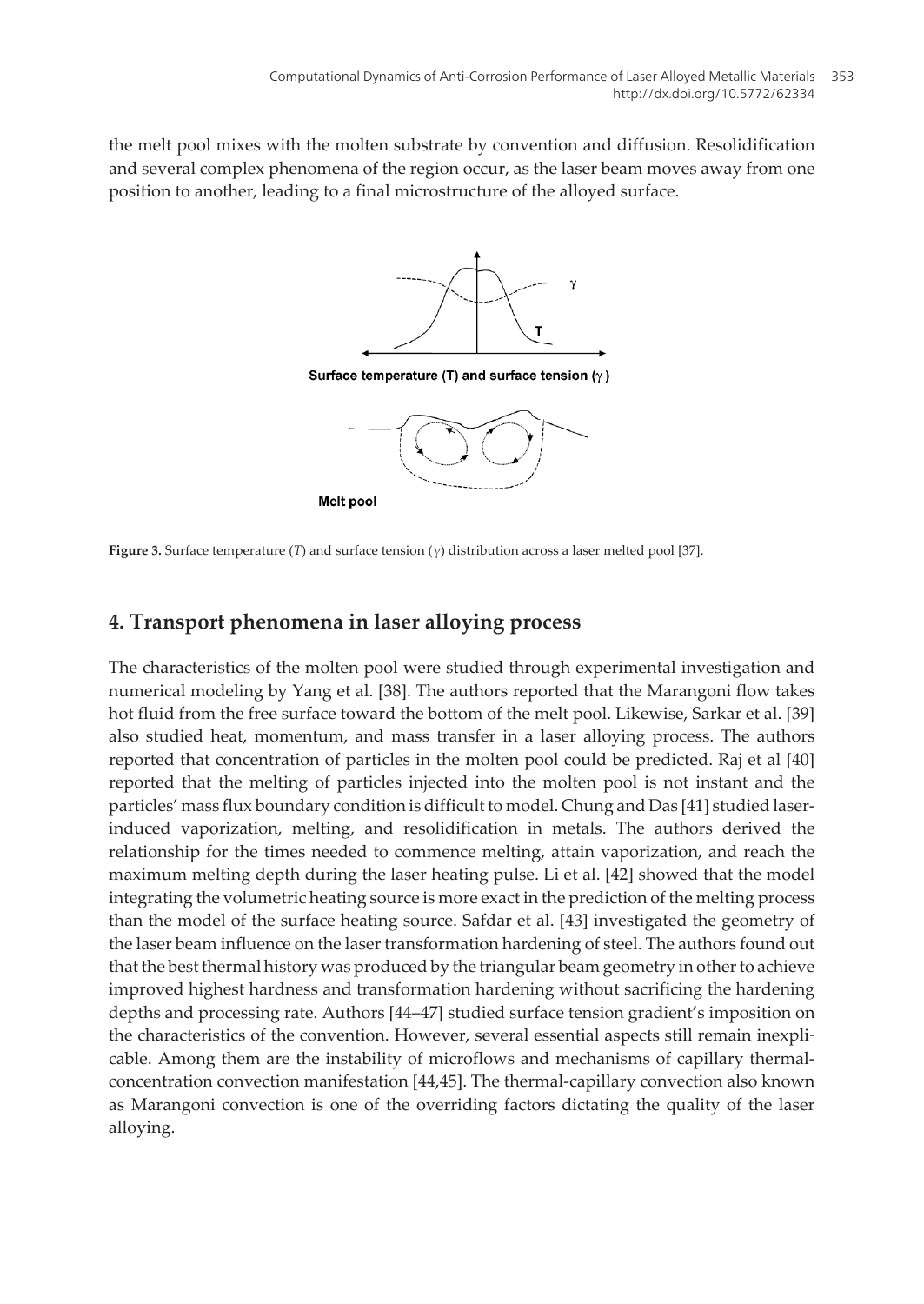There are three important physical processes such as mass transfer, heat transfer, and convection transfer in laser molten pool. The rate of heating and cooling is determined by energy transfer, whereas the extent of mixing and final composition is determined by the convection and mass transfer. Specifically, convection transfer in laser molten pool can strongly affect the quality of laser alloying, cladding, and welding. Some computer simulations of heat and mass transfer have been reported [\[36](#page-19-0),[48\]](#page-20-0). To study the mechanism of convection in theory, 3D computer simulation of convection and heat transfer in laser molten pool are needed. The main physical process in laser molten pool requires some of the laser beam to be absorbed while the rest is reflected. If the threshold is exceeded by the heat absorbed, the molten pool will be developed. In stationary melting, molten pool shape and absorbability are constant. The buoyancy force and the surface tension gradient are the two driving forces for fluid flow in laser melt pool.

Safdar et al. [\[43](#page-19-0)] studied the effects of non-conventional laser beam geometries on the melting of metallic materials. The authors reported that the laser beam geometries did not have a significant effect on the resulting melt characteristics because of the high thermal conductivity of metals. Laser power intensity was the most significant processing parameter on the phase change in the irradiated region studied by Konrad et al. [[49\]](#page-20-0) when melting of a subcooled metal particle was subjected to a nanosecond laser heating. Bin-Mansoor and Yilbas [[50\]](#page-20-0) studied the laser heating and the phase change process in the irradiated region. However, the studies were limited to either two-dimensional axi-symmetric heating situations or moving heat source model without including the Marangoni effect. Moreover, the generated convective current in the molten pool because of the Marangoni flow modifies temperature found in the melt pool.

## **5. Numerical modeling in laser surface treatment**

Didenko et al. [\[51](#page-20-0)–[53\]](#page-20-0) studied in detail the laser alloying process of high purity iron with 40 µm Cr electrolytically predeposited on the sample surface. The authors have used the CW CO $_2$  laser generating TEM10 Gaussian mode with an output power of 2 kW and 2.5 kW focused to the diameter of 3 mm and constant speed of the work table set to 18.4 mm/sec. The process was carried out in an argon atmosphere. For the process modeling, a multi-phase mathematical model of the laser remelting of high purity iron with a pre-deposited chromium layer was used, resulting from solution of the partial differential equations for conservation of energy, mass, and momentum. The FLUENT program was used for numerical modeling of the fluid flow and mass transfer in the molten pool during laser alloying. Finite element mesh used to simulate alloying process was prepared with the GAMBIT program. The numerical results predicted the final composition in the solidified alloy. Didenko et al. [\[52,53](#page-20-0)] compared with corresponding experimental results and the agreement they found was good. The non-uniform chromium distribution (the presence of high chromium concentration fields near the solid/ liquid interface) is caused by a multi-directional liquid material movement, which is due to the presence of few vortexes in the melted pool. The presence of vortexes in the liquid is caused by the non-uniform energy distribution in the laser beam (TEM10 mode), which directly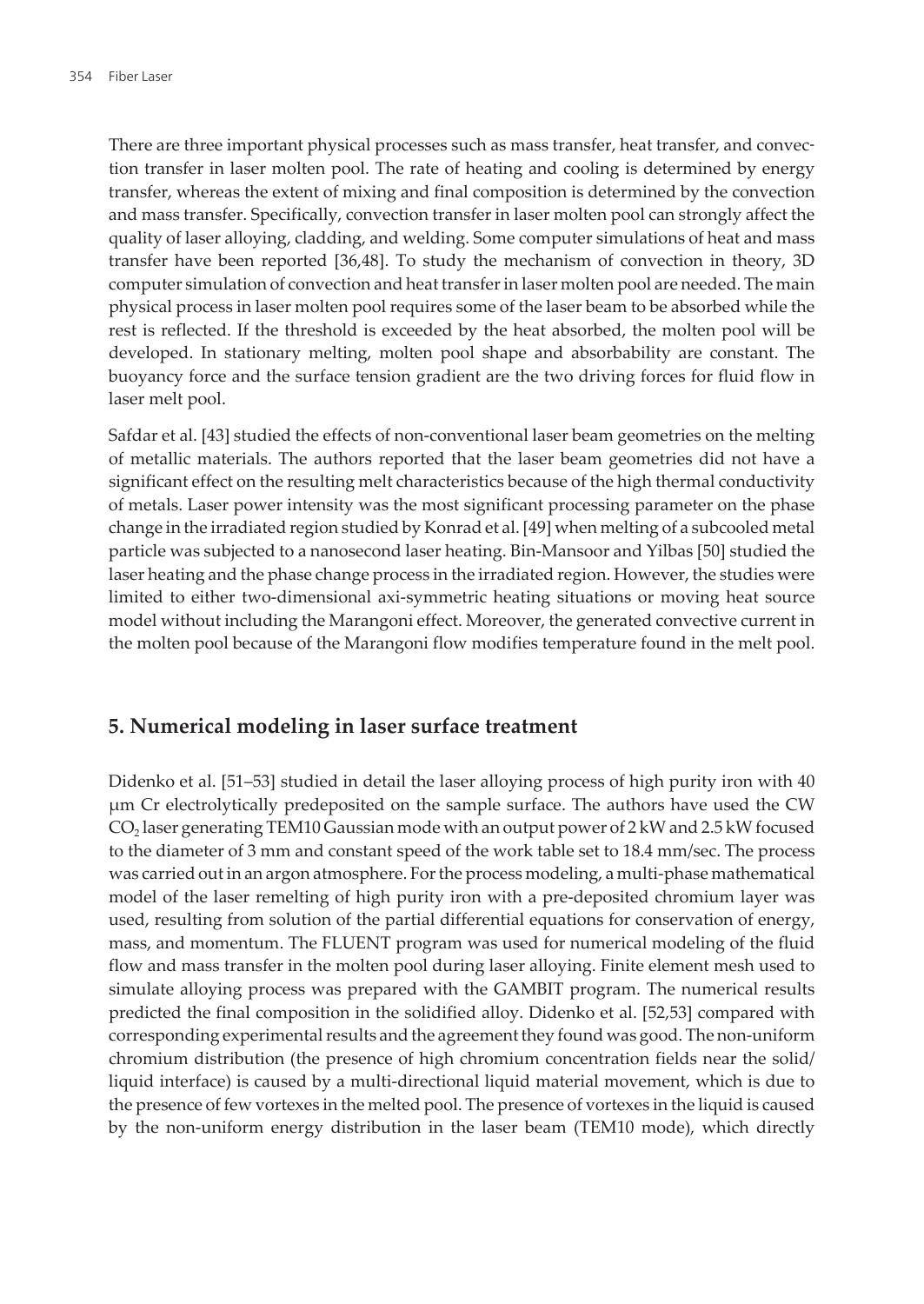influences the mass transport kinetics and gives rise to the final dimension and shape of the melted pool, its microstructure and, consequently, properties of the resolidified material.

Mondal et al. [\[54](#page-20-0)] studied Ni-Cr-Mo cladding on mild steel surface using  $\mathrm{CO}_2$  laser and process modeling with response surface methodology (RSM). An anti-corrosive powder mixture of Ni, Cr, and Mo with a selected ratio is deposited as a thin layer on the mild steel plate with the help of 3.5 kW CO<sub>2</sub> laser. Experiments were performed according to L<sub>9</sub> Taguchi orthogonal array. The study of the influence of process parameters on responses and process optimization to find the optimal input parameters combination by expecting the improved clad quality was also studied. Based on experimental data, a mathematical model was developed to find the relationship between process input parameter and responses. It was discovered that there is a high degree of approximation between the experimental results and the predicted one. The results of the experiment were extended to develop the regression model using response surface methodology (RSM). Multi-objective optimization was done to find out the optimal parametric setting to achieve desired clad bead dimension with aspect ratio ≤ 15, during laser cladding process. The optimization result showed that at laser power of 1.014 kW, scan speed of work table at 0.475 mm/min, and powder feed rate of 8.807 g/min, both the responses clad height and clad width are optimized at 0.25 mm and 3.85 mm, respectively. From the regression model, scan speed of work table and powder feed rate were the most significant parameters in laser cladding process. It was concluded that the range of these parameters should be selected carefully because the clad quality was very sensitive to these responses. The response surface methodology was found to be effective for the identification of key process parameters and development of significant relationship between the process variables and response.

Kochure and Nandurkar [\[55](#page-20-0)] applied the use of the Taguchi method of experimental design with L<sup>9</sup> orthogonal for selection of optimum process parameters of induction hardening of EN8 D steel. Orthogonal arrays  $L_{9}$ , signal to noise ratio, and analysis of variance (ANOVA) were applied to study performance characteristics of induction hardening process. Hardness and case depth were considered as performance characteristics. An analysis of variance (ANOVA) of response variables showed a significant influence on process variable power and heating time. The experimental investigation showed the effects of process parameters such as power, heating time on hardness, and case depth pattern achieved on work piece. The optimum parameters found were 14 kW power and heating time 4 sec, and power is the most influential parameter. Further multiple regression equations were formulated for estimating predicted values of hardness and case depths at various locations such as case depths at outer and inner vertical, top, and center portion of slots for a specified range. The results obtained by regression equations closely co-relate each other, which validate the regression equation developed.

A range of researchers carried out their extensive research work using  $\mathrm{CO}_2$  laser to investigate the laser coating performance on corrosion and wear behavior. Kathuria [\[56\]](#page-20-0) presented a study of laser cladding process in both stationary and scanning beam modes with the laser cladding of satellite six on mild steel and Cr-Ni materials. The effects of the various parameters such as input power, beam interaction time, scanning frequency, and traverse speed were considered. Shepeleva et al. [\[57](#page-20-0)] presented a comparison between the laser cladding process in which the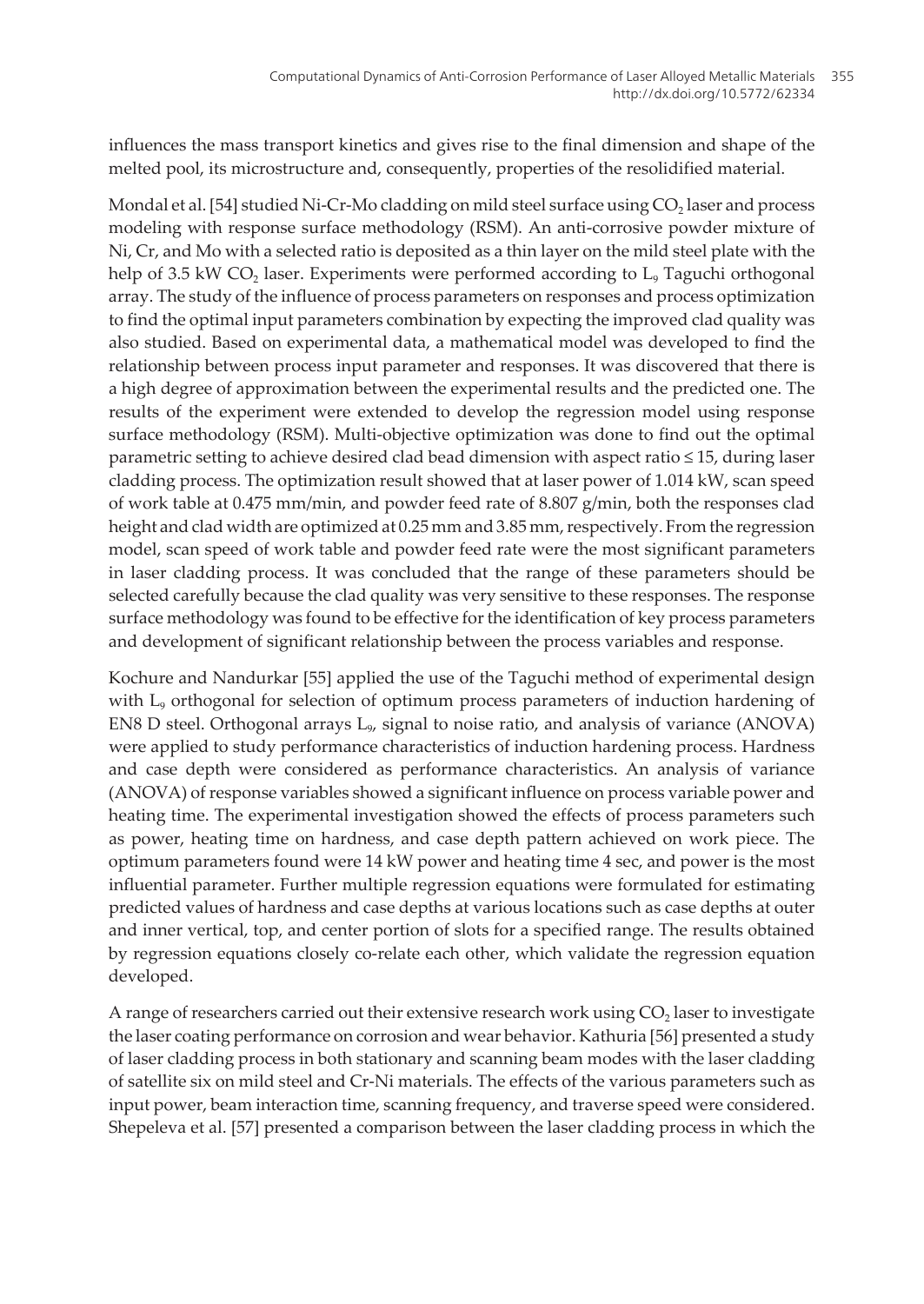method of direct injection of cladding powder into the melt pool is used and plasma cladding process. They captured optical and SEM photographs of cross-section of clad-substrate interface. It was found that the laser-cladded zone has a smooth interface with the substrate, which prevents stress concentration at the clad-substrate interface during application. They also concluded that the laser-cladded zone, unlike the plasma treated surfaces, is free of microcracks and pores. Chryssolouris et al. [\[58](#page-20-0)] performed an experimental investigation on laser cladding with aluminum alloy as substrate and copper-based powder as cladding material. The process parameters of their experiments were powder feed rate (g/min), process speed (mm/min), and gas supply (l/h). They observed that the process speed did not affect dilution depth, while increasing powder feed rate might have a negative effect on performance. They concluded that to achieve an optimum clad result, in terms of increased clad depth and minimum alloying zone, powder feed rates should be kept low and process speed should be high. Meng et al. [[59\]](#page-21-0) conducted powder laser cladding experiments to improve wear resistance of titanium alloy (Ti-6Al-4V substrate) using NiCoCrAlY powder. The process parameters of this process were laser power (750 W), scanning speed (3–7 mm/s), and laser beam diameter (Φ3 mm). They observed that with high laser scanning speed, thick preplaced powder layer could not be melted completely and the quality of the coating was poor. They concluded that with the preplaced NiCoCrAlY powder, a laser cladding on Ti-6Al-4V surface without cracks and pores could be obtained, and micro-hardness of the surface is two times higher than that before cladding. Davim et al. [[60\]](#page-21-0) performed experimental study on geometric form of clad layer. They examined the effect of processing parameters such as laser power, scanning velocity, and powder mass flow rate on clad height, clad width, and depth penetration into the substrate. An analysis of variance (ANOVA) was performed to investigate the influence of processing parameters in the form of single cladding layer and hardness of coating. They also presented a prediction of laser clad geometry for coaxial laser cladding process (6 kW continuous CO $_2$  laser) through linear multiple regression analysis. They concluded that clad height increased with powder mass flow rate and laser power and decreased with scanning velocity. The depth of penetration increased with laser power and powder mass flow rate. The clad width increased with powder mass flow rate. The present work investigates the parametric effects of laser cladding parameters such as laser power, scan speed, and powder feed rate on performance evaluation parameters, namely clad height and clad width and a process optimization for the selection of optimal parameters combination using response surface methodology (RSM). The result of optimization can be used to set the process parameters at optimum level for the better clad quality during laser cladding operation. The result obtained through RSM technique can also be compared with other optimization method such as genetic algorithm and scatter search approach.

Mondal et al. [[61\]](#page-21-0) studied process optimization for laser cladding operation of alloy steel using genetic algorithm and artificial neural network: an investigation on single objective optimiza‐ tion for CO<sub>2</sub> laser cladding process considering clad height (*H*) and clad width (*W*) as performance characteristics. The equipment used for laser cladding was a 3.5 kW continuous wave  $\mathrm{CO}_2$  Laser Rapid Manufacturing (LRM) system. The LRM set-up consists of a high power laser system integrated with the beam delivery system, powder feeding system, and job/beam manipulation system. The key process parameters were laser power, scan speed, and powder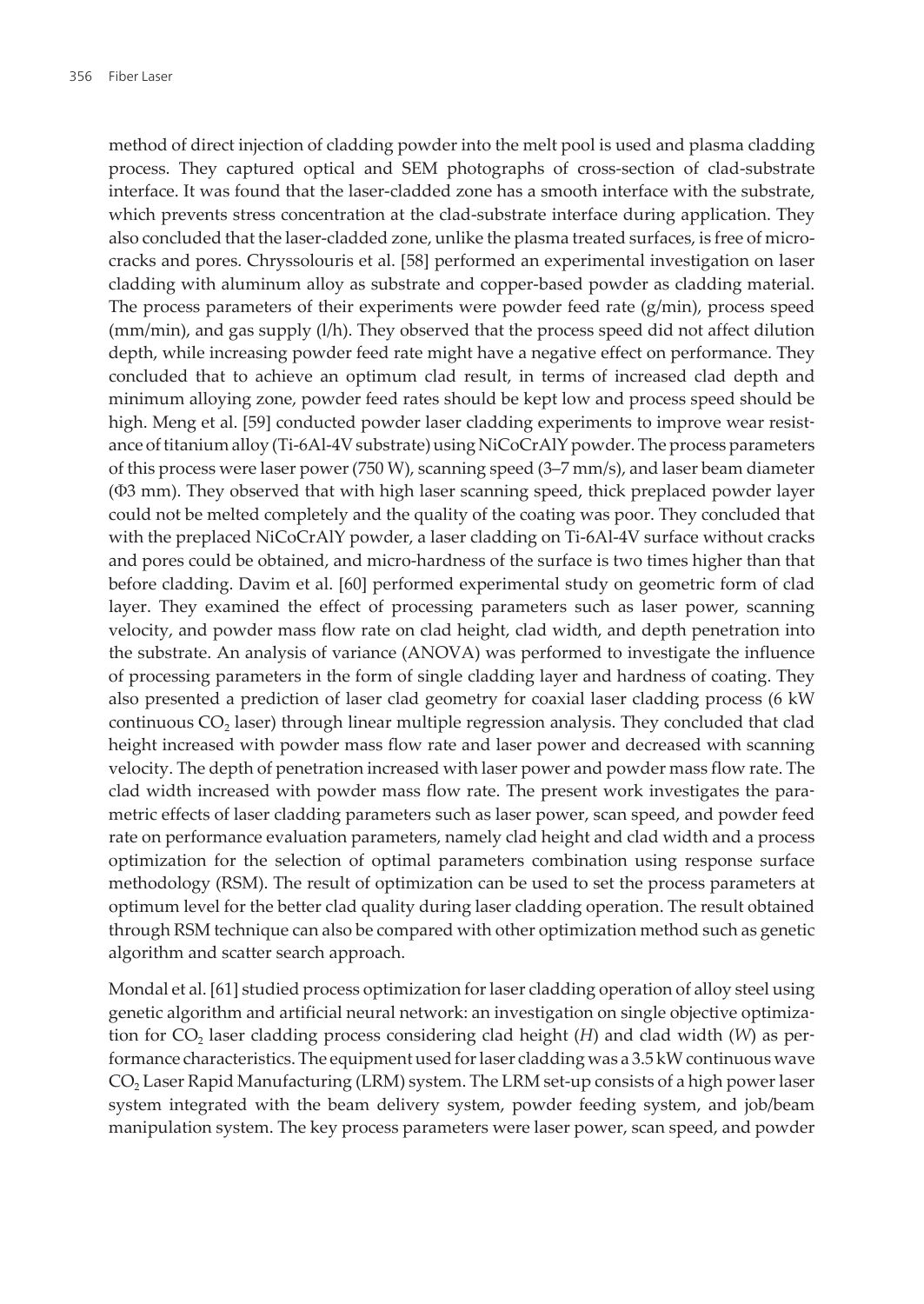feed rate. First, numerous single tracks were deposited at various machining conditions to obtain continuous and uniform tracks, which facilitated to determine the range of process parameters for control levels in Taguchi method. Then the actual experiments were performed as per the L<sup>9</sup> Taguchi orthogonal array. This optimization of multiple quality characteristics has been done using genetic algorithm (GA) approach. The aim of this work was to predict the performance characteristics (*H* and *W*) at optimized condition by applying back propaga‐ tion method of artificial neural network (ANN). The essential input process parameters are identified as laser power, scan speed of work table, and powder feed rate. To validate the predicted result, an experiment as confirmatory test was carried out at the optimized cladding condition. It was observed that the confirmatory experimental result was showing a good agreement with the predicted one. It has also been found that the optimum condition of the cladding parameters for multi-performance characteristics varies with the different combina‐ tions of weighting factors.

Zuljan and Uran [[62\]](#page-21-0) studied the optimization of the laser wire cladding of tool steels using factor analysis. The aim was to establish reliable correlations between the input parameters and the parameters of laser wire cladding quality used in optimization. Using a Nd:YAG laser as the energy source, laser wire cladding was carried out on the seven most frequently used tool steels (1.2311, 1.2312, 1.2343, 1.2344, 1.2767, 1.2379, and 1.2550). The quality of a laser wire clad-weld was defined by their geometrical characteristics, mechanical properties, and minimum internal stresses in the area of the laser wire clad-weld. The importance of the general correlations between the laser wire cladding parameters was determined by means of a statistical factor analysis, which provides factor loadings with the variables. The laser wire cladding analysis was carried out through the purposeful selection of control parameters and monitoring of the laser wire clad-weld quality parameters. The results obtained and the laser wire cladding research procedure used provide a suitable tool for attaining the desired laser wire clad-weld quality and can be used by laser wire cladding designers and technologists.

Ermurat et al. [[63\]](#page-21-0) studied process parameters investigation of a laser-generated single clad for minimum size using design of experiments. The aim of the study was to investigate the effect of four important process parameters (i.e., laser focal distance, travel speed, feeding gas flow rate, and standoff distance) on the size of single clad geometry created by coaxial nozzlebased powder deposition by high power laser. Design of experiments (DOE) and statistical analysis methods were both used to find optimum parameter combinations to get minimumsized clad, that is, clad width and clad height. Factorial experiment arrays were used to design parameter combinations for creating experimental runs. This procedure was somehow complicated in understanding the effects of the selected problem parameters on the outcome. Therefore, DOE methodologies were utilized so that the operation can be better modeled/ understood and automated for real life applications. The study also gives future direction for research based on the presented results. Taguchi optimization methodology was used to find out optimum parameter levels to get minimum sized clad geometry. Response surface method was used to investigate the non-linearity among parameters, and variance analysis was used to assess the effectiveness level of each problem parameters. The overall results showed that wisely selected four problem parameters had the most prominent effects on the final clad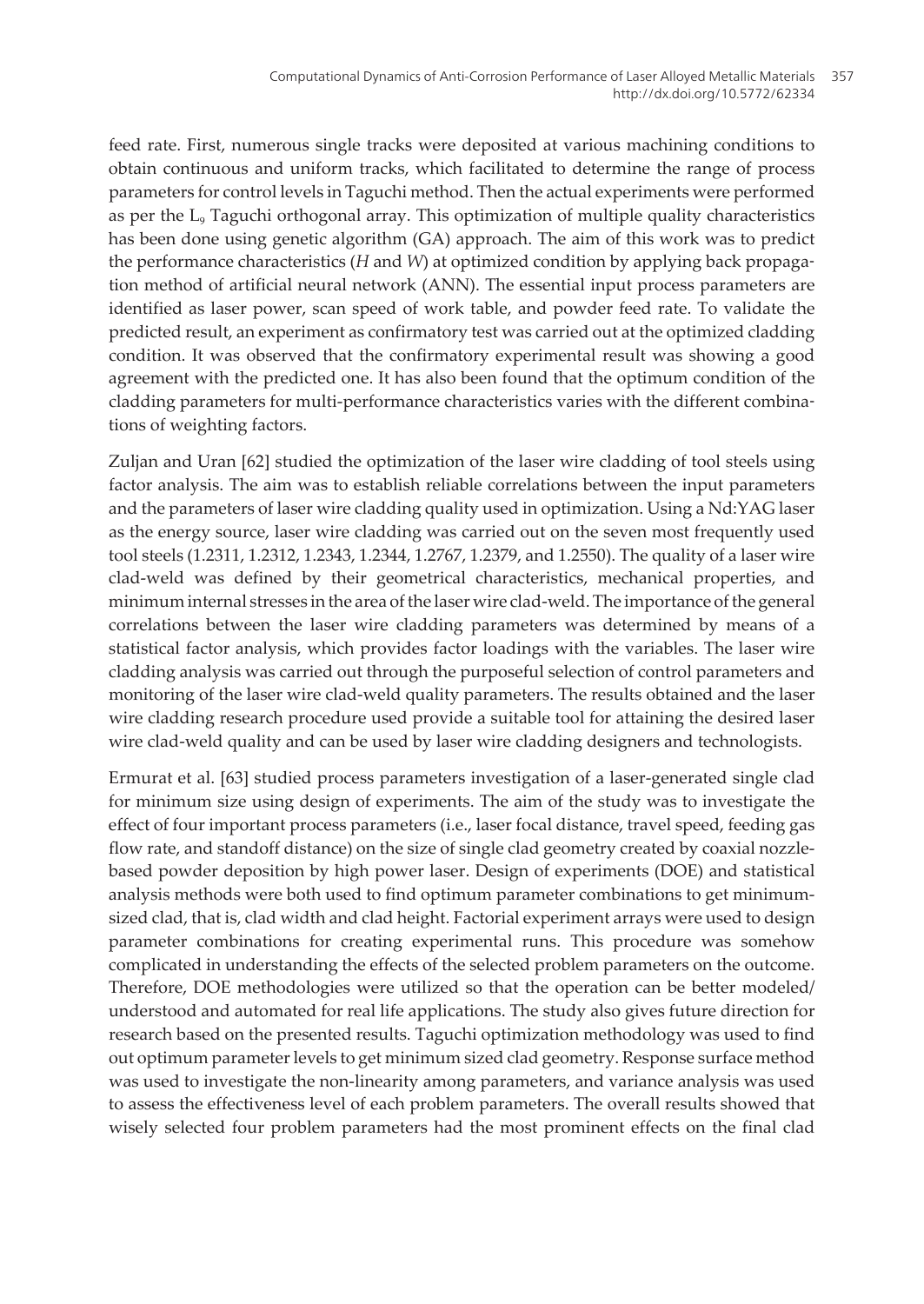geometry. Minimum clad size was achieved at higher levels of gas flow rate, travel speed, and standoff distance and at minimum spot size level of the laser focal distance.

Influence of the process parameters was experimented to be able to produce minimum-sized clads created by laser-assisted direct metal part fabrication system using DOE and statistical analysis methods. Several process parameters affect the size of the clad geometry. Laser focal distance, standoff distance, gas flow rate, and travel speed were investigated, and the conclusions can be written as follow: Laser energy intensity is varying at different levels of laser focal distance because the size of the laser spot is changing at each level; results changing of the intensity of the penetrated energy to the substrate. Travel speed relates to the interaction time between laser spot and substrate material, which affects the clad size since dominating the size of the molten pool. Higher travel speeds shorten the interaction time and make the clad size small. Clad size reduces with the increase of the standoff distance. The effect of the standoff distance should be lowered as much as possible to build complex part geometry in good condition. The high level of feeding gas flow rate, minimum sized geometry was achieved because of reducing the powder-laser beam interaction time by increasing the powder particle speed. In addition, there is a powerful relation between standoff distance and gas flow rate. Standoff distance and feeding gas flow rate are the parameters that dominate the shape of the particle flow including particle speed. On top of that, shape of the laser beam waist has a connection about rate of the intensity of each particle moving through the beam of laser.

Mondal et al. [[64\]](#page-21-0) studied the application of artificial neural network for the prediction of laser cladding process characteristics at Taguchi-based optimized condition. An investigation on the optimization of multiple performance characteristics during  $CO_2$  laser cladding process considering clad width and clad depth as performance characteristics has been presented. This optimization for multiple quality characteristics has been done using Taguchi's quality loss function. In the present work, a number of experiments have been performed to establish the interrelationship between process variables and response variables using the back propagation method of ANN. The essential input process parameters were identified as laser power, scan speed of work table, and powder feed rate. Moreover, the analysis of variance was also employed to determine the contribution of each control parameter on clad bead quality. To validate the predicted result, an experiment as confirmatory test was carried out at the optimized cladding condition. It was observed that the confirmatory experimental result was showing a good agreement with the predicted one. However, it has been found that the optimum condition of the cladding parameters for multi-performance characteristics varies with the different combinations of weighting factors.

Mondal et al. [[65\]](#page-21-0) studied the application of Taguchi-based gray relational analysis for evaluating the optimal laser cladding parameters for AISI1040 steel plane surface. The effect of various laser cladding process parameters such as laser power, scan speed, and powder feed rate on clad bead quality characteristics (or clad bead geometry) for AISI 1040 steel substrate have been studied by performing a number of experiments with L<sub>9</sub> orthogonal array. To find the process parametric setting for best quality clad bead based on experimental results, a multiresponse optimization technique using gray relational analysis (GRA) was used. The GRA was applied on laser cladding process to find out the grey relational grade for each experiment. On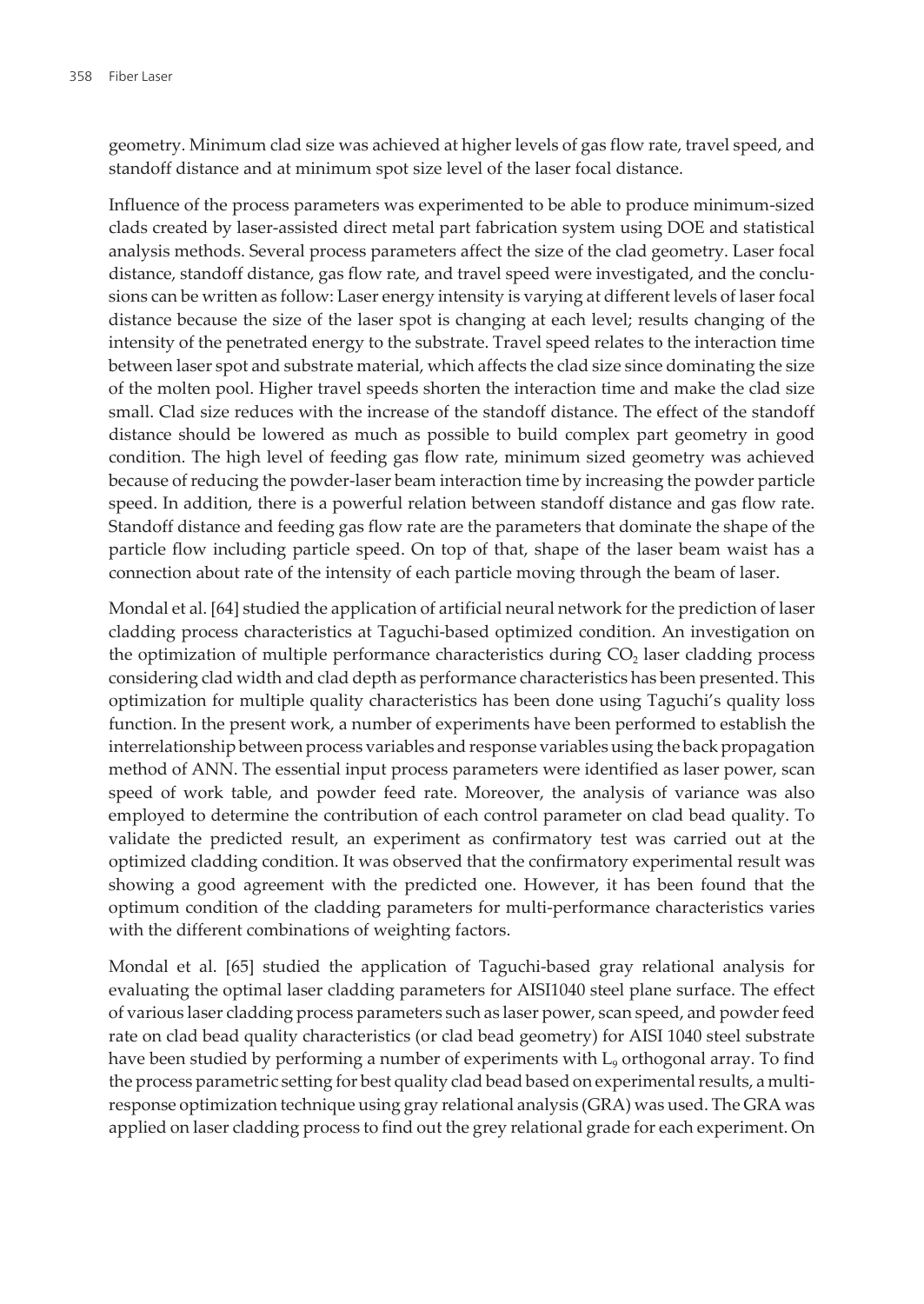optimization, power of 1.25 kW, scan speed of 0.8 m/min, and a powder feed rate of 11 gm/min had been found to be the best parametric setting for laser cladding operation of AISI 1040 steel substrate. Moreover, the analysis of variance was also performed to determine the contribution of each control factor on the clad quality characteristics. Finally, to ensure the robustness of GRA, a confirmatory test was performed at selected optimal parametric setting. An expression of gray relational analysis that directly integrates the multiple performance characteristics (i.e., laser power, scan speed, and powder feed rate) into a single performance characteristic is called gray relational grade. Therefore optimization of the complicated multiple performance characteristics can be greatly simplified to a single objective optimization problem through this approach. It was found that the performance characteristics of the laser cladding process such as clad height, clad width, and clad depth were improved together using this methodology. Furthermore, from the results of ANOVA, the contribution of each cladding factor on the cladding quality characteristics in decreasing order were laser power, scan speed of work table, and powder feed rate. Finally, the confirmation tests had ensured the robustness of the optimal combination of laser cladding process for AISI 1040 steel surface.

Babu et al. [[66\]](#page-21-0) carried out a systematic investigation on laser transformation hardening (LTH) process on high-strength low-alloy medium carbon steel using design of experiments (DOE). The effect of input process parameters such as laser power, travel speed over the response hardened width (HW), hardened depth (HD), and hardened area (HA) were analyzed. The experimental trials were conducted based on the design matrix obtained from the 3k full factorial design (FFD) using a 2 kW continuous wave Nd:YAG laser power system. A quadratic regression model was developed to predict the responses using response surface methodology (RSM). Based on the developed mathematical models, the direct and interaction effects of the process parameters on LTH were investigated. The optimal hardening conditions were identified to maximize the HW and minimize the HD and HA. The results of the validation test showed that the experimental values quite satisfactorily agreed with the predicted values of the mathematical models and hence, the models can predict the response adequately.

## **6. 3D-simulation of laser molten pool**

Yang et al. [\[67](#page-21-0)] reported that to study the mechanism of convection in theory, 3D computer simulation of convection and heat transfer in laser molten pool is needed. The main physical process in laser molten pool requires some of the laser beams to be absorbed while the rest is reflected. If the threshold is exceeded by the heat absorbed, the molten pool will be developed. In stationary melting, molten pool shape and absorbability are constant. The buoyancy force and the surface tension gradient are the two driving forces for fluid flow in laser melt pool.

The surface tension gradient and the buoyancy force are defined by the following equations:

$$
\frac{\partial \gamma}{\partial x} = \frac{\partial T}{\partial x} \cdot \frac{\partial \gamma}{\partial T}
$$
(5)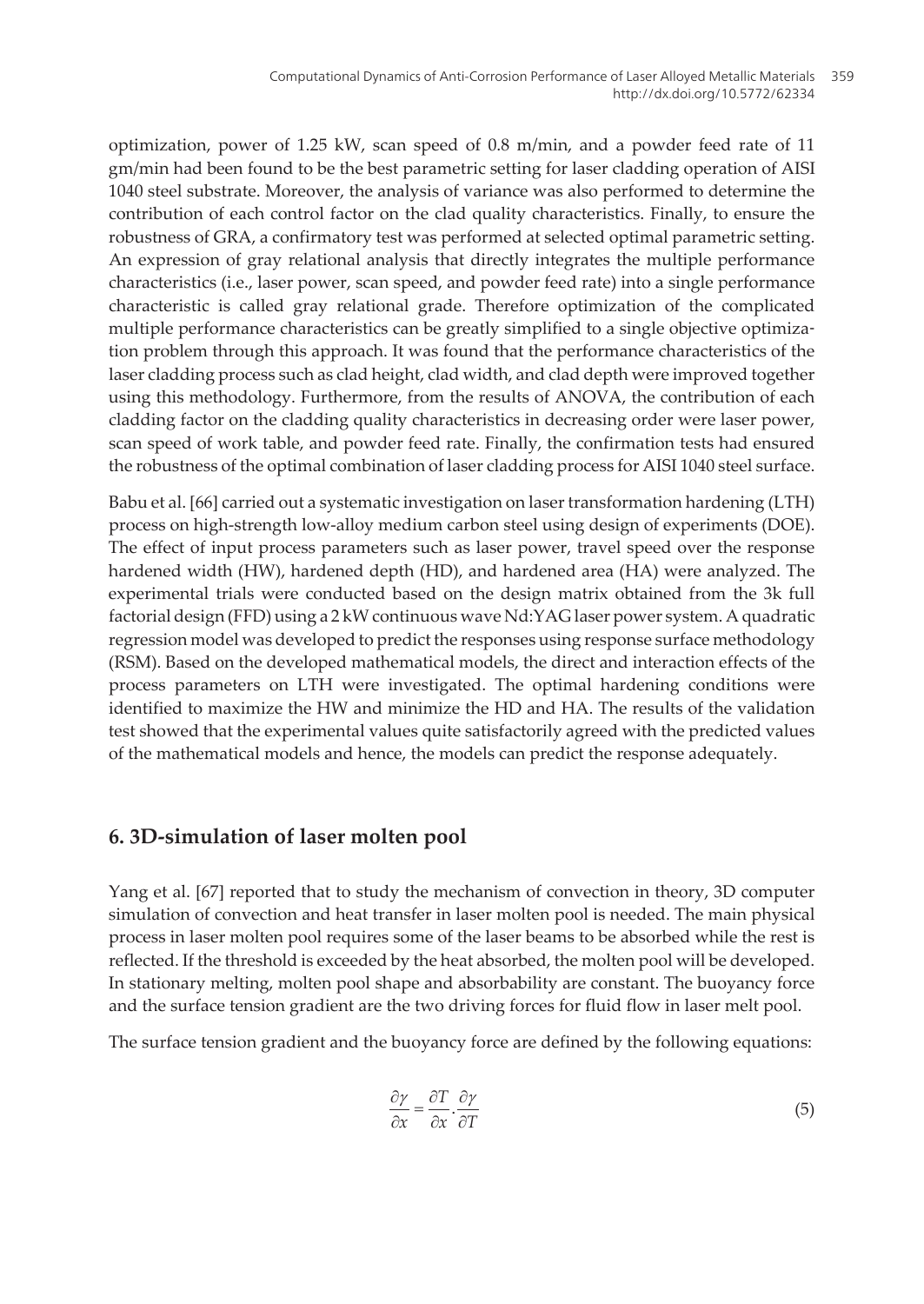$$
F_b = -\rho \beta \Delta T_g \tag{6}
$$

While the governing equations can be written as [\[68](#page-21-0)]: Continuity:

$$
\frac{\partial \rho}{\partial t} + \rho \nabla . \vec{V} = 0 \tag{7}
$$

Momentum equation:

$$
\rho[\frac{\partial \vec{V}}{\partial t} + (\vec{V}.\nabla)\vec{V}] = \mu \nabla^2 \vec{V} - \nabla P + F_b
$$
\n(8)

Energy equation:

$$
\frac{\partial \vec{T}}{\partial t} + (\vec{V}.\nabla)T = \alpha \nabla^2 T \tag{9}
$$

Where  $\vec{V} = u\vec{i} + v\vec{j} + w\vec{k}$ 

*V* = Total velocity of fluid, *u*, *v*, and *w* are components of *V* in *x*, *y*, and *z* direction, respectively.

 $\mu$  = Viscosity

*γ* = Surface tension

*β* = Volumetric thermal expansion coefficient

*g* = gravitational acceleration

*T* = Temperature

*P* = Pressure

*ρ* = Mass density

*α* = Thermal diffusivity

Yang et al. [\[67](#page-21-0)] compared the effects of surface tension gradient and buoyancy force and their fluid fields in laser molten pool with computer simulation. It was discovered that in the center of molten pool, the fluid flow direction was from the bottom to the top. Likewise, on the surface of the molten pool, the fluid flow direction was from the center to the edge and in the interface of solid-liquid, the fluid flow direction was from top to bottom thereby producing a circular flow. As  $\frac{\partial \gamma}{\partial T}$  liquid iron is negative,  $\frac{\partial \gamma}{\partial x}$  in the pool center is lower than that in the pool edge;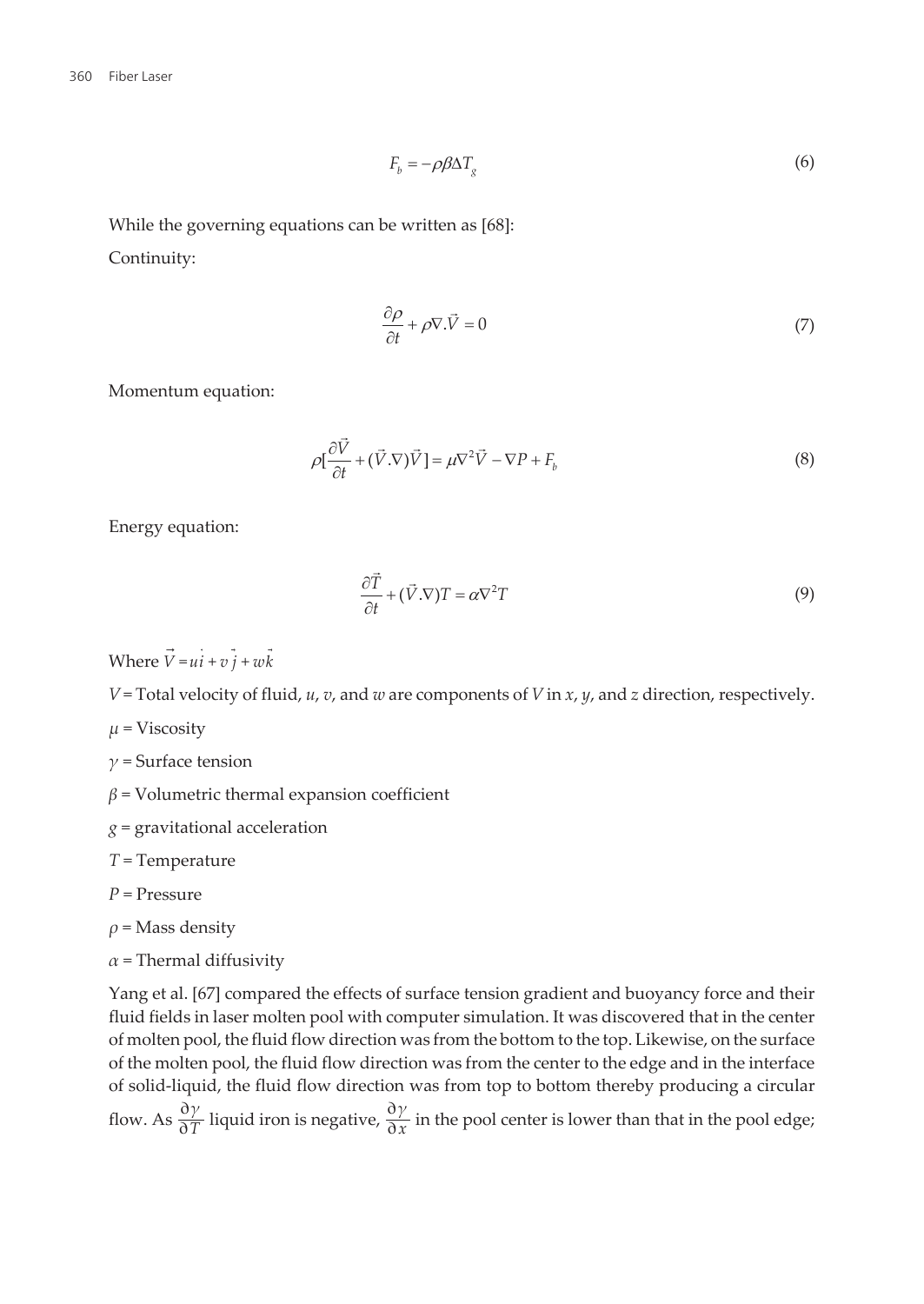<span id="page-16-0"></span>therefore, liquid metal is drawn from center to edge. The Reynolds number (Re) was about 1200 (<critical Re=2000), which indicates a planar flow. The convection field pattern because of buoyancy force and surface tension are similar. This means they have the same flow direction from bottom to top in the pool center. The authors concluded that convection in laser molten pool is mainly induced by surface tension gradient. Finally, the authors concluded that there was a strong convection and heat transfer in laser molten pool. There are left and right flow cycles symmetrical to the plane center, which was perpendicular to the moving direction of laser beam. Convention and heat transfer caused the laser molten pool widen. The simulated results agreed with experimental results.

# **7. Conclusion**

The following conclusions can be deduced:

- **•** The application and effectiveness of LSA are highly dependent and sensitive to small changes in process parameters, and these process parameters play a significant role in the quality of the alloyed layer.
- When metal foam is in the phase changing environment, the heat transfer process is conduction dominated, irrespective of the heat source pulse width.
- **•** Convection in laser molten pool is mainly induced by surface tension gradient. Also, the buoyancy force and the surface tension gradient are the two driving forces for fluid flow in laser melt pool.
- **•** A little imbalance in the process parameters can result in large variations in the geometry, microstructure, and properties of the alloyed zone.
- **•** Careful selection and control of process parameters through an optimization process are required to establish an appropriate laser power-scan speed combination for achieving defect-free alloyed layers.

# **Author details**

Olawale S. Fatoba<sup>1\*</sup>, Patricia A.I. Popoola<sup>1\*</sup>, Sisa L. Pityana<sup>1,2</sup> and Olanrewaju S. Adesina<sup>1</sup>

\*Address all correspondence to: fatobaolawale@yahoo.com; popoolaapi@tut.ac.za

1 Department of Chemical, Metallurgical and Materials Engineering, Tshwane University of Technology, Pretoria, South Africa

2 Centre for Scientific and Industrial Research-National Laser Centre, Pretoria, South Africa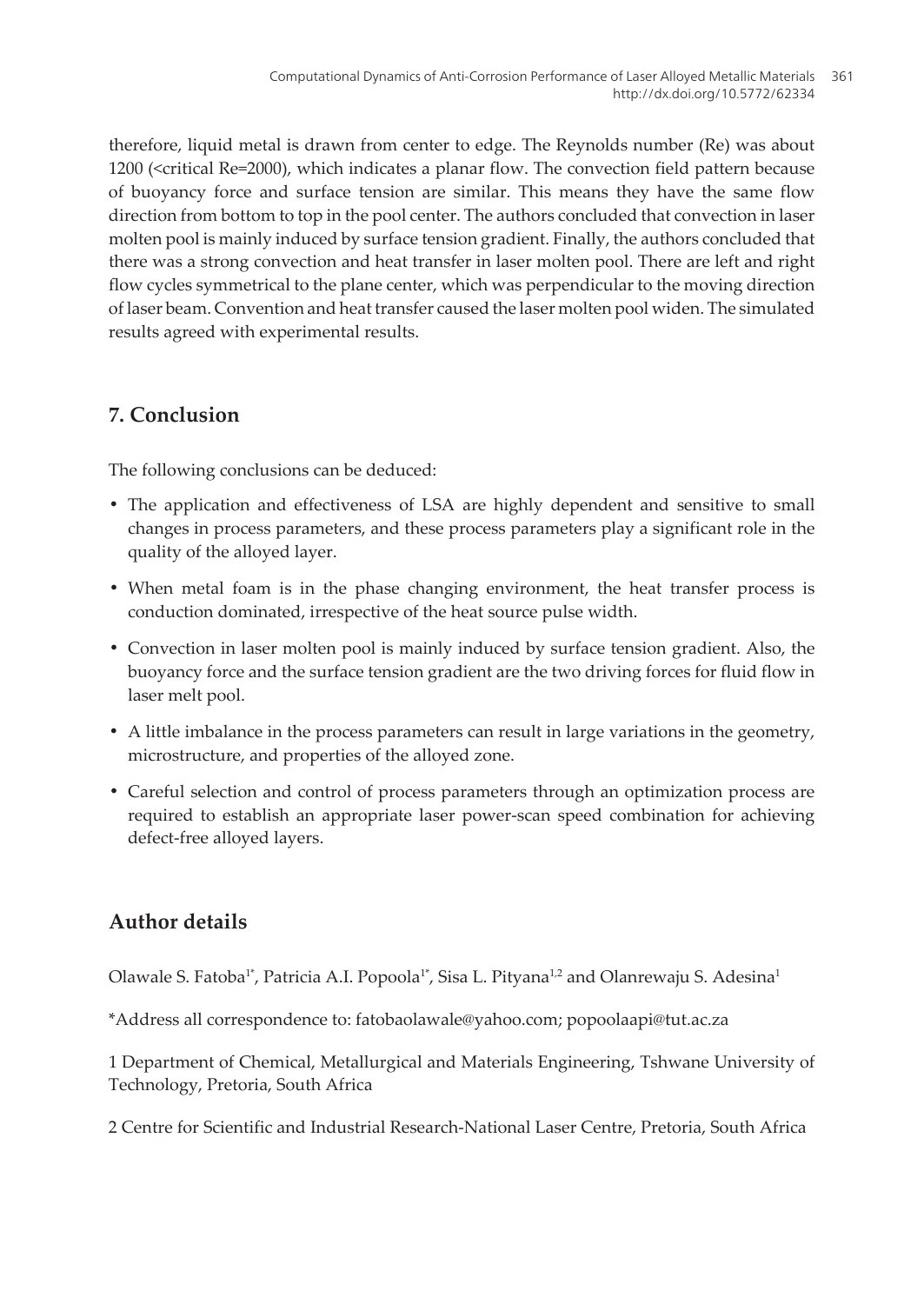## <span id="page-17-0"></span>**References**

- [1] Kelbassa, I. (2011). Laser surface treatment and additive manufacturing: Basics and application examples.
- [2] Steen, W.M., Mazumdar, J. (2010). Laser material processing. 4th edition, Springer-Verlag London Ltd., London.
- [3] Lo, K.H., Cheng, F.T., Kwok, C.T., Man, H.C. (2003). Improvement of cavitation erosion resistance of AISI 316 stainless steel by laser surface alloying using fine WC powder. Surface and Coatings Technology. 165: 258–267.
- [4] Oberlander, B.C., Lugscheider, E. (1992). Comparison of properties of coatings pro‐ duced by laser cladding and conventional methods. Materials Science and Technolo‐ gy. 8: 657–665.
- [5] Li, C., Wang, W., Han, B. (2011). Microstructure, hardness and stress in melted zone of 42CrMo steel by wide-band laser surface melting. Optics and Lasers in Engineer‐ ing. 49: 530–535.
- [6] Wirth, P. (2004). Introduction to industrial laser materials processing. Rofin, Germany.
- [7] Labuschagne, K. (2006). Investigative study of martensite formation in laser transformation hardened steels. M-Tech. dissertation, Pretoria, Tshwane University of Tech‐ nology.
- [8] Steen, W.M., Powell, J. (1981). Laser surface treatment. Materials in Engineering (Surrey, England). 2(3): 157–162.
- [9] Steen, W.M., Mazumdar, J. (2010). Laser material processing. 4th edition, Springer-Verlag London Ltd., London.
- [10] Steen, W.M. (1998). Laser material processing. 2nd edition, Springer-Verlag London Ltd., London.
- [11] Kusinki, J., Kac, S., Kopia, A., Radziswewska, A., Rozmus-Gornikowska, M., Major, B., Major, L., Marckar, J., Lisiecki, A. (2012). Laser modification of materials surface layerreview paper. Bulleting of the Polish Academy of Sciences. 60(4): 711–728.
- [12] Mondal, A.K., Kumar, S., Blawert, C., Dahotre, N.B. (2008). Effect of laser surface treatment on corrosion and wear resistance of ACM720 Mg alloy. Surface and Coat‐ ings Technology. 202: 3187–3198.
- [13] Kwok, C.T., Cheng, F.T., Man, H.C. (2006). Cavitation erosion and corrosion behaviour of laser –aluminized mild steel. Surface and Coatings Technology. 200: 3544–3552.
- [14] Dobrzanski, L.A., Piec, M., Bonek, M., Jonda, E., Klimpel, A. (2007). Mechanical and tribological properties of the laser alloyed surface coatings. Journal of Achievements in Materials and Manufacturing Engineering. 20(1–2): 235–238.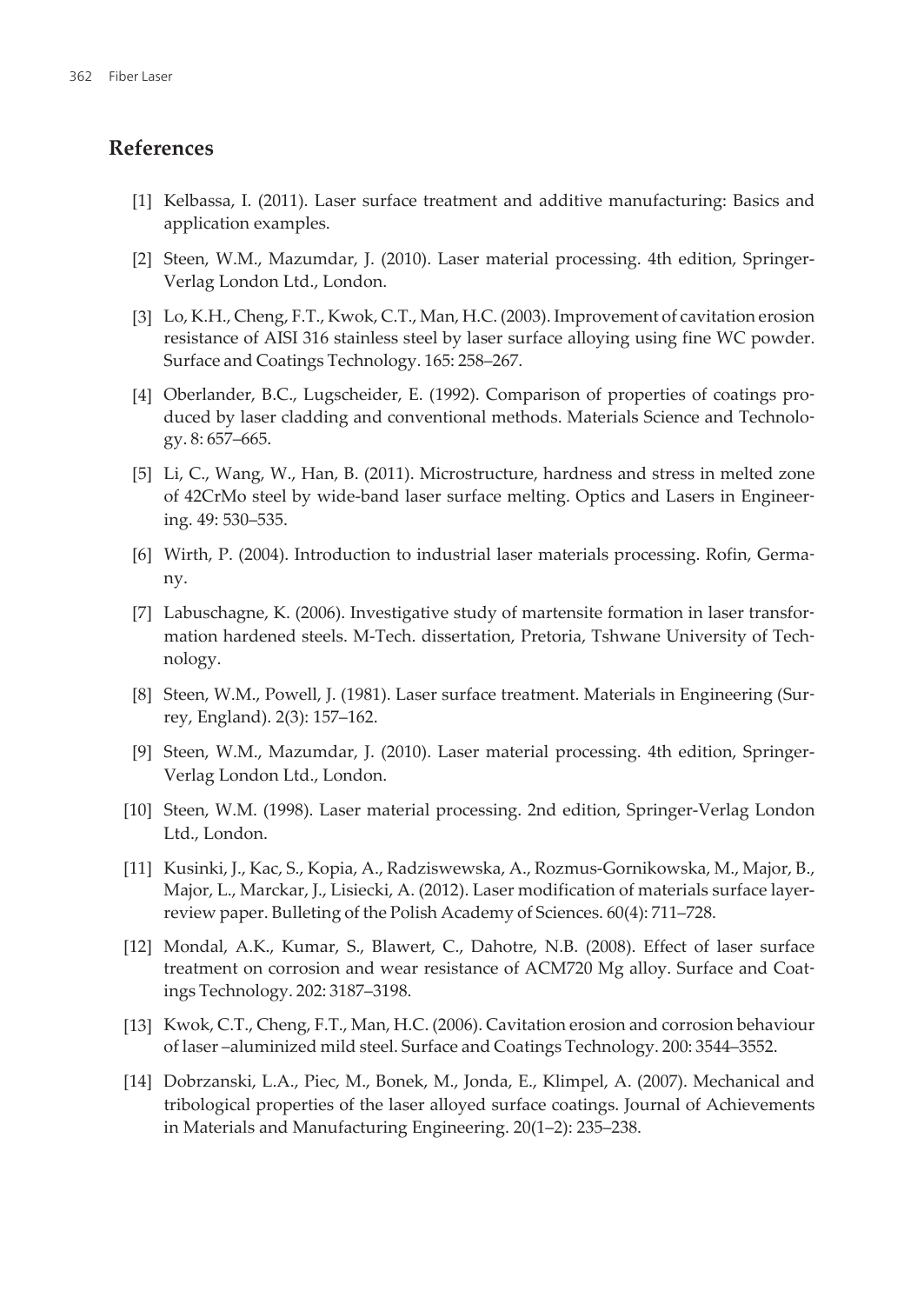- <span id="page-18-0"></span>[15] Fagagnolo, J.B., Rodrigues, A.V., Lima, M.S.F., Amigo, V., Caram, R. (2013). A novel proposal to manipulate the properties of titanium parts by laser alloying. Scripta Ma‐ terialia. 68: 471–474.
- [16] Brytan, Z., Bonek, M., Dobrzanski, L.A. (2010). Microstructure and properties of laser surface alloyed PM austenitic stainless steel. Journal of Achievements in Materials and Manufacturing Engineering. 40(1): 70–79.
- [17] Li, J., Chen, C., Zhang, C. (2011). Phase constituents and microstructure of  $Ti<sub>3</sub>Al/$  $\rm Fe_{3}Al$  + TiN/TiB<sub>2</sub> composite coating on titanium alloy. Surface Review and Letters. 18: 103–108.
- [18] Kwok, C.T., Lo, K.H., Cheng, F.T., Man, H.C. (2003). Effect of processing conditions on the corrosion performance of laser surfaced melted AISI 440C martensitic stain‐ less steel. Surface and Coatings Technology. 166: 221–230.
- [19] Adebiyi, D.I., Popoola, A.P.I., Pityana, S.L. (2014). Microstructural evolution at the overlap zones of 12Cr martensitic stainless steel laser alloyed with TiC. Optics and Laser Technology. 61: 15–23.
- [20] Wei, L., Huijun, Y., Chuanzhong, C., Diangang, W., Fei, W. (2013). Microstructures of hard coatings deposited on titanium alloys by laser alloying technique. Surface Re‐ view and Letters. 20: 1–6.
- [21] Yakovlev, A., Bertrand, P., Smurov, I. (2004). Laser cladding of wear resistant metal matrix composite coatings. Thin Solid Films. 453: 133–138.
- [22] Poulon-Quintina, A., Watanabe, I., Bertranda, C., Watanabe, E. (2012). Microstructure and mechanical properties of surface treated cast titanium with Nd:YAG laser. Den‐ tal Materials. 28: 945–951.
- [23] Zhou, R., Sun, G.F., Chen, K.K., Tong, Y.Q. (2014). Effect of tempering on microstructure mechanical properties of cast iron rolls laser alloyed with C-B-W-Cr. Proceedings of the Global Conference on Polymer and Composite Materials.
- [24] Sugioka, K., Cheng, Y. (2014). Ultrafast lasers-reliable tools for advanced materials processing. Light: Science & Applications. 3–30
- [25] Toyserkani, E., Khajepour, A., Corbin, S. (2005). Laser cladding. CRC press, London.
- [26] Svelto, O. (1998). Principles of lasers. 4th edition, Plenum Press, New York.
- [27] Steen, W.M. (2003). Laser material processing. 3rd edition, Springer-Verlag London Ltd., London.
- [28] Berkmanns, J., Faerber, M. (2010). Laser basics, BOC. Available from: https:// boc.com.au/boc\_sp/downloads/gas\_brochures/BOC\_216121\_Laser%20Basics\_v7.pdf.
- [29] Callen, H.B. (1960). Thermodynamics, 31–58.
- [30] Holman, J.P. (1989a). Heat transfer, SI Metric edition, 2–6.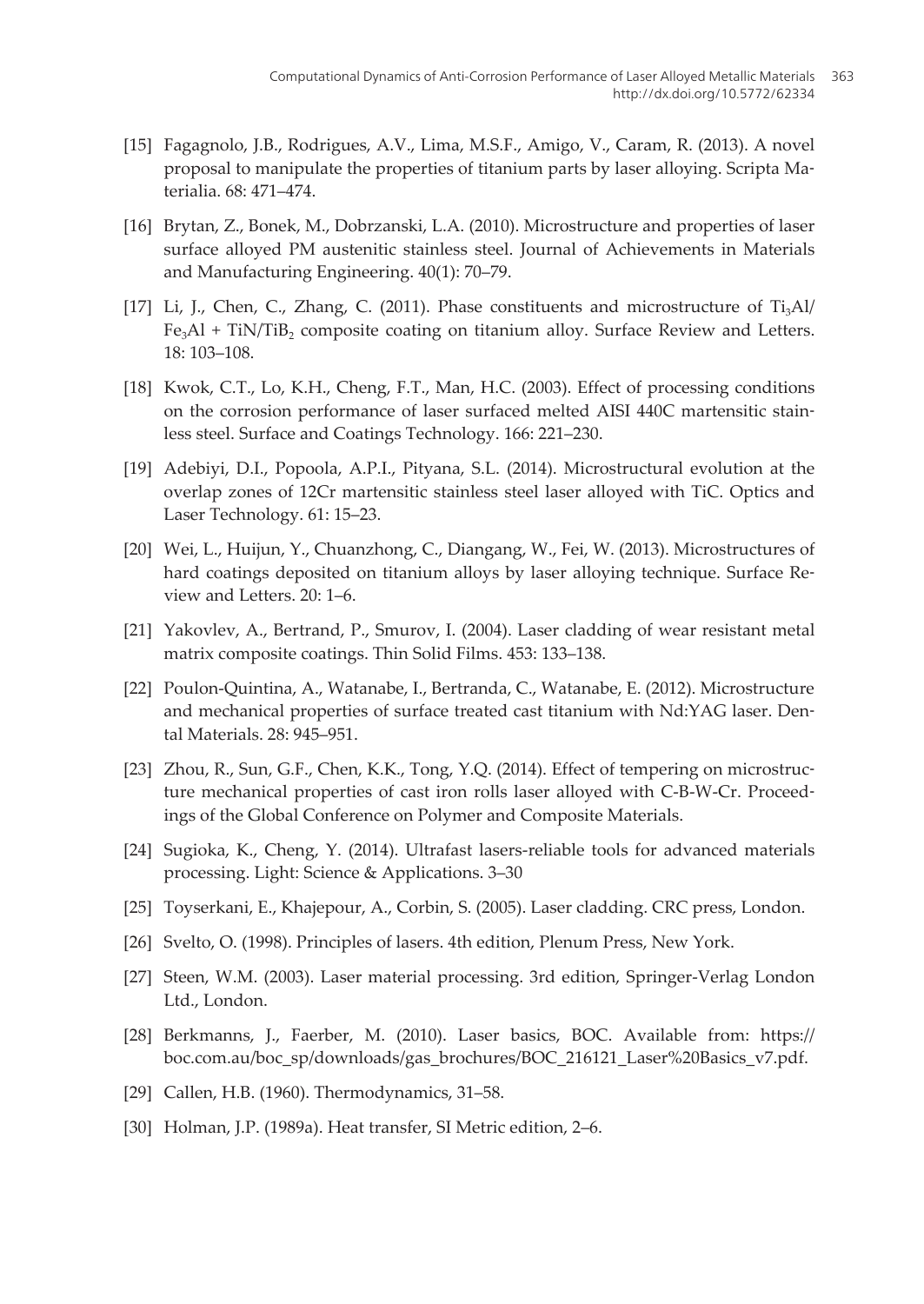- <span id="page-19-0"></span>[31] Müller, I. (1985a). Thermodynamics (Interaction of Mechanics and Mathematics Series), 1–3.
- [32] Müller, I. (1985b). Thermodynamics (Interaction of Mechanics and Mathematics Series), 47–68.
- [33] Holman, J.P. (1989b). Heat transfer, SI Metric edition, 10–15.
- [34] Kwok, C.T., Cheng, F.T., Man, H.C. (2006). Cavitation erosion and corrosion behaviour of laser – aluminized mild steel. Surface and Coatings Technology. 200: 3544– 3552.
- [35] Dobrzanski, L.A., Piec, M., Bonek, M., Jonda, E., Klimpel, A. (2007). Mechanical and tribological properties of the laser alloyed surface coatings. Journal of Achievements in Materials and Manufacturing Engineering. 20(1–2): 235–238.
- [36] Chande, T., Mazumder, J. (1983). Composition control in laser surface alloying. Metallurgical Transactions B. 14B: 181.
- [37] Pawlowski, L. (1999). Thick laser coatings: A review. Journal of Thermal Spray Technology. 8(2): 279–295.
- [38] Yang, L.X., Peng, X.P., Wang, B.X. (2001). Numerical modelling and experimental investigation on the characteristics of molten pool during laser processing. Internation‐ al Journal of Heat and Mass Transfer. 44: 4465–4473.
- [39] Sarkar, S., Raj, P.M., Chakraborty, S., Dutta, P. (2002). Three dimensional computational modeling of momentum, heat and mass transfer in a laser surface alloying process. Numerical Heat Transfer Part A. 42: 307–326.
- [40] Raj, P.M., Sarkar, S., Chakraborty, S., Dutta, P. (2001). Three dimensional computational modeling of momentum, heat and mass transfer in laser surface alloying with distributed melting of alloying element. International Journal of Numerical Methods for Heat & Fluid Flow. 11(6): 576–599.
- [41] Chung, H., Das, S. (2004). Numerical modeling of scanning laser- induced melting, vaporization and resolidification in metals subjected to step heat flux input. Interna‐ tional Journal of Heat and Mass Transfer. 47: 4153–4164.
- [42] Li, J.F., Li, L., Stott, F.H. (2004). Comparison of volumetric and surface heating surfaces in the modeling of laser melting of ceramic materials. International Journal of Heat and Mass Transfer. 47: 1159–1174.
- [43] Safdar, S., Li, L., Sheikh, M.A. (2007). Numerical analysis of the effects of non-conventional laser beam geometries during laser melting of metallic materials. Journal of Physics D: Applied Physics. 40: 593–603.
- [44] Uglov, A.A., Smurov, I.Y., Taguirov, K.I., Guskov, A.G. (1992). Simulation of unstea‐ dy-state thermocapillary mass transfer for laser doping of metals. International Jour‐ nal of Heat and Mass Transfer. 35(4): 783–793.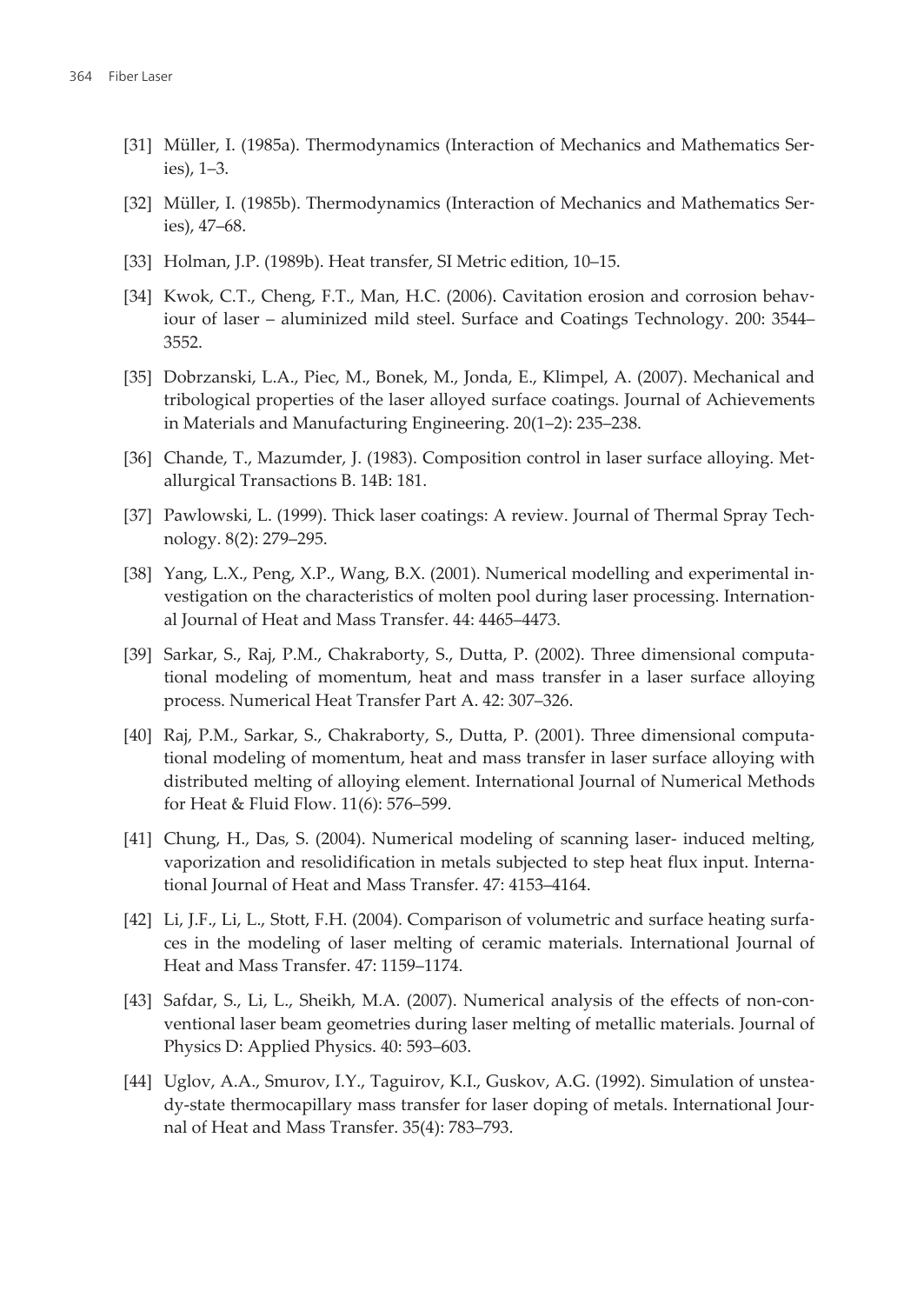- <span id="page-20-0"></span>[45] Smurov, I., Covelli, L., Tagirov, K., Aksenov, L. (1992). Peculiarities of pulse laser al‐ loying: Influence of spatial distribution of the beam. Journal of Applied Physics. 71(7): 3147–3158.
- [46] Yuan, Z., Mukai, K., Huang, W. (2002). Surface tension and its temperature coefficient of molten silicon at different oxygen potentials. Langmuir. 18: 2054–2062.
- [47] He, X., Fuerschbach, P.W., DebRoy, T. (2003). Heat transfer and fluid flow during laser spot welding of 304 stainless steel. Journal of Physics D: Applied Physics. 36: 1388–1398.
- [48] Xichen, Y. (1990). Study on wide-band pattern of laser heat treatment [J]. Chinese Journal of Lasers. 17(4): 229–235.
- [49] Konrad, C., Zhang, Y., Shi, Y. (2007). Melting and resolidification of a subcooled met‐ al powder particle subjected to nanosecond laser heating. International Journal of Heat and Mass Transfer. 50: 2236–2245.
- [50] Bin-Mansoor, S., Yilbas, B.S. (2006). Laser pulse heating of steel surface: Consideration of phase change process. Numerical Heat Transfer, Part A. 50(8): 787–807.
- [51] Didenko, T. (2006). Laser surface melting modelling and experimental verification of the melted zone shape and size, and chemical homogeneity. PhD Thesis, AGH University of Science and Technology, Kraków, 2006 (in Polish).
- [52] Didenko, T., Kusinski, J., Kusinski, G. (2006). Multiphase model of heat and mass transport during laser alloying of iron with electrodeposited chromium layer. Pro‐ ceedings of Multiscale and Functionally Graded Materials Conference. 1: 640–646.
- [53] Didenko, T., Siwek, A., Kusinski, J. (2004). Numerical modelling of the laser alloying process. Proceedings of XI Conference: Informatics in Metals Technology. 1: 179–186.
- [54] Mondal, S., Asish, B., Pradip, K. (2011). Ni-Cr-Mo cladding on mild steel surface us‐ ing  $CO<sub>2</sub>$  laser and process modeling with response surface methodology. International Journal of Engineering Science and Technology. 3: 6805–6816.
- [55] Kochure, P.G., Nandurkar, K.N. (2012). Taguchi method and ANOVA: An approach for selection of process parameters of induction hardening of EN8 D steel. International Journal of Advance Research in Science, Engineering and Technology. 1(2): 22– 27.
- [56] Kathuria, Y.P. (1997). Laser-cladding process: A study using stationary and scanning CO<sup>2</sup> laser beams. Surface & Coatings Technology. 97: 442–447.
- [57] Shepeleva, L., Medres, B., Kaplan, W.D., Bamberger, M., Weisheit, A. (2000). Laser cladding of turbine blades. Surface & Coatings Technology. 125: 45–48.
- [58] Chryssolouris, G., Zannis, S., Tsirbas, K., Lalas, C. (2002). An experimental investigation of laser cladding. CIRP Annals: Manufacturing Technology. 51(1): 145–148.